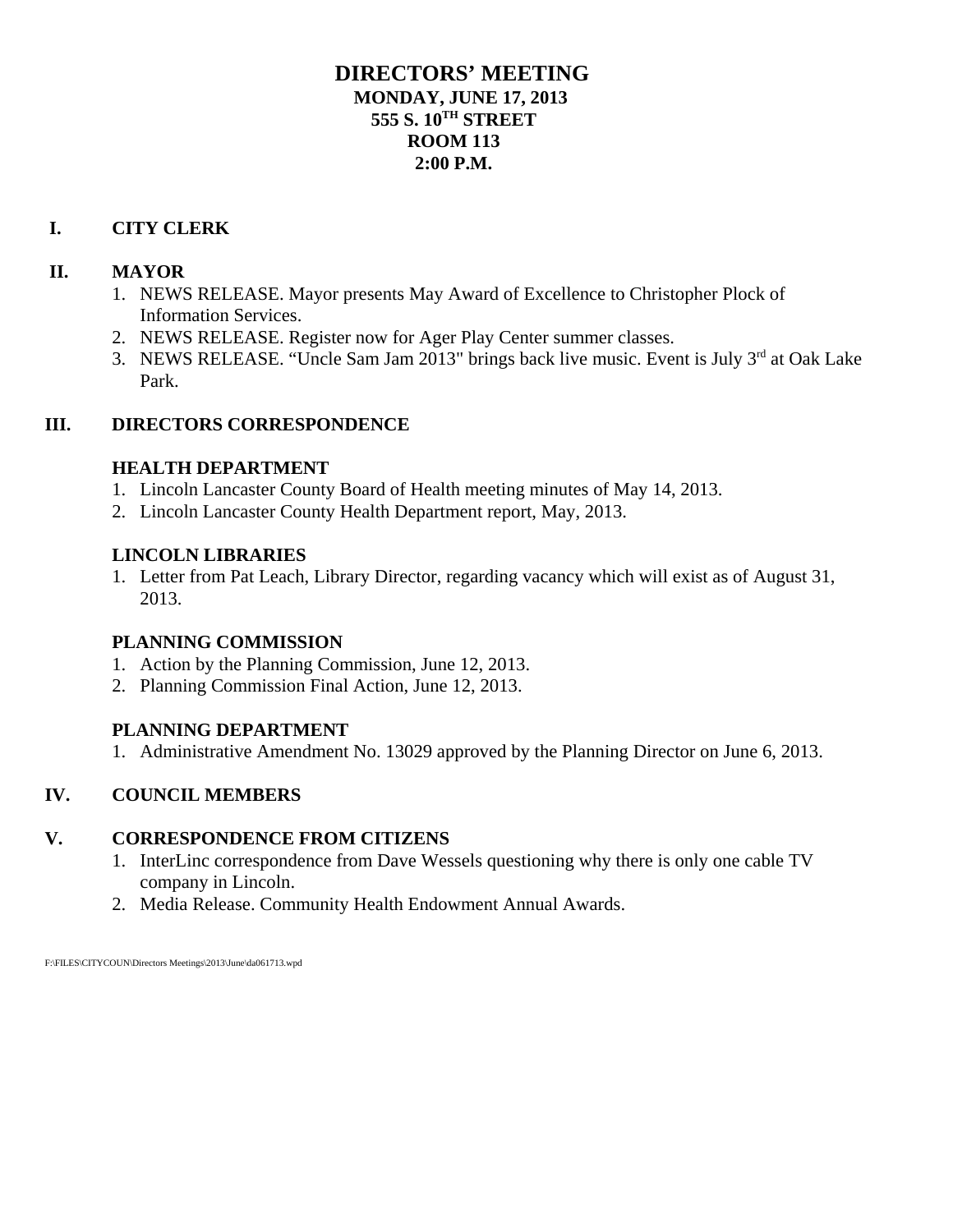

# **NEWS RELEASE**

**MAYOR CHRIS BEUTLER** lincoln.ne.gov

**OFFICE OF THE MAYOR**

555 South 10th Street, Lincoln, NE 68508, 402-441-7511

**FOR IMMEDIATE RELEASE:** June 10, 2013 **FOR MORE INFORMATION:** Diane Gonzolas, Citizen Information Center, 402-441-7831

# **MAYOR PRESENTS MAY AWARD OF EXCELLENCE**

Mayor Chris Beutler today presented the Mayor's Award of Excellence for May to Christopher Plock of the Information Services Division of the Finance Department. The monthly award recognizes City employees who consistently provide exemplary service and work that demonstrates personal commitment to the City. The award was presented at the beginning of today's City Council meeting.

Plock is a Systems Software Integrator and has worked for the City since 1992. Assistant Recreation Manager Holly of Lewis of the Parks and Recreations Department nominated him in the category of customer relations.

Parks and Recreation requested a program be created to replace numerous manual record keeping processes, inconsistent practices and data sets. Together with the Recreation staff, Chris managed to bring ideas, wish lists and needs together with the design and implementation of a new program called "PROCTOR." That stands for Parks and Recreation Online Class Tracking and Online Registration. The PROCTOR program collects, stores and manages registrations, receipts, deposits, histories, payment records and payments. For classes, it also tracks rosters, attendance, labels, class scheduling and descriptions, and client information.

In her nomination, Lewis wrote: "Once we started working with the program, it was clear we got more than we asked from PROCTOR and from Chris." The Parks and Recreation Department now has an organized, accessible and manageable source of information and services, and the public now has online convenience for information, registration and payments.

Lewis said Plock listened to all the ideas and never said "no." He would say, "how about this instead" or "would this work for you?" She said Plock was very patient when explaining the program to those who would use it.

Finance Director Steve Hubka endorsed the nomination, writing that he has heard for many years about the great work Plock does. He said Plock's work on the PROCTOR software is not a onetime "job well done" but a reflection of his approach to all projects he tackles.

The other categories in which employees can be nominated are valor, productivity, loss prevention and safety. Consideration also may be given to nominations that demonstrate selfinitiated accomplishments or those completed outside of the nominee's job description. All City employees are eligible for the Mayor's Award of Excellence except for elected and appointed officials.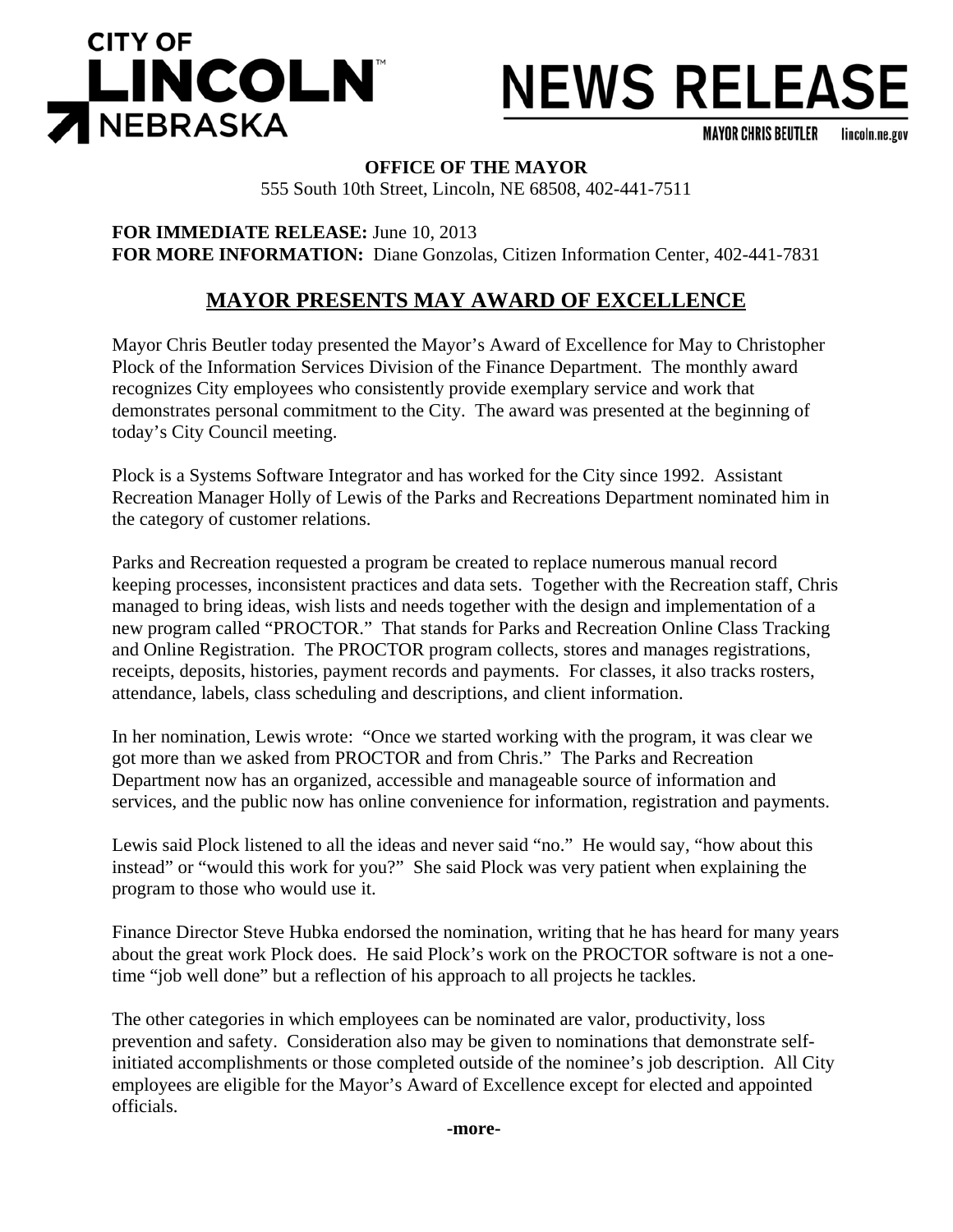## **Award of Excellence June 10, 2013 Page Two**

Individuals or teams can be nominated by supervisors, peers, subordinates and the general public. Nomination forms are available at lincoln.ne.gov (keyword: personnel) or from department heads, employee bulletin boards or the Personnel Department, which oversees the awards program.

All nominations are considered by the Mayor's Award of Excellence Committee, which includes a representative with each union and a non-union representative appointed by the Mayor. Award winners receive a \$50 gift certificate, a day off with pay and a plaque. All monthly winners and nominees are eligible to receive the annual award, which comes with a \$250 gift certificate, two days off with pay and a plaque.

- 30 -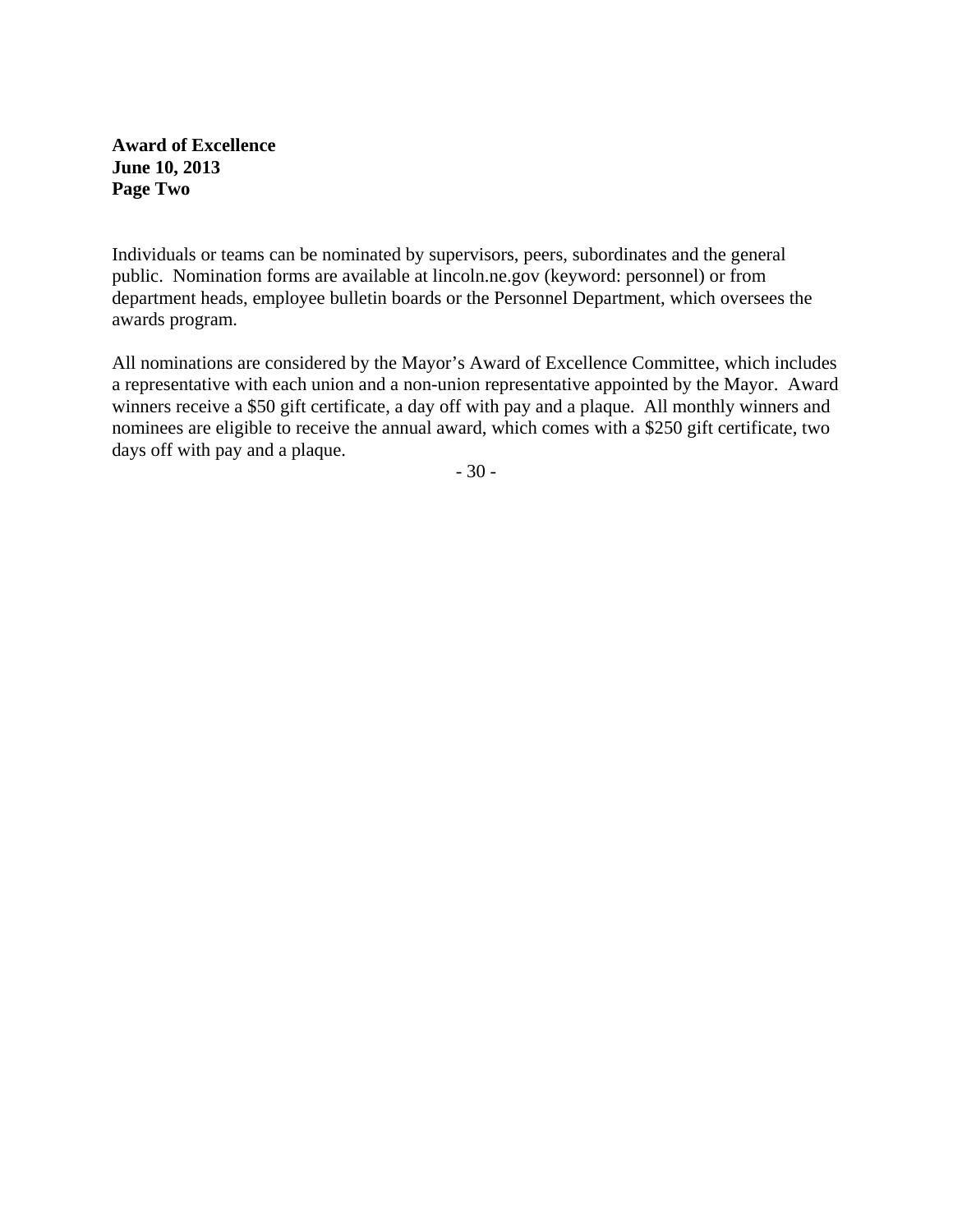

# **NEWS RELEASE**

**MAYOR CHRIS BEUTLER** lincoln.ne.gov

# **PARKS AND RECREATION DEPARTMENT**

2740 "A" Street, Lincoln, NE 68502, 441-402-7847

**FOR IMMEDIATE RELEASE:** June 11, 2013 **FOR MORE INFORMATION:** Heath Gewecke, Parks and Recreation, 402-441-6792

# **REGISTER NOW FOR AGER PLAY CENTER SUMMER CLASSES**

Registration is now open for preschool summer classes at the Ager Indoor Play Center, 1300 S. 27th Street. Two separate four-week sessions begin July 8 and August 5. To register or for more information, call Heath Gewecke at 402-441-6792.

Four summer classes are being offered:

- **Yoga in the Park** Children and their parents will enjoy eight yoga sessions taught by a Lincoln Yoga Center instructor. Classes will be held from 8:45 to 9:15 a.m. and 9:30 to 10 a.m. Mondays and Wednesdays.
- **Arts and Crafts** These four art sessions include more than just colors and construction paper. This class introduces preschoolers to shapes, colors and different art mediums. Classes will be held Tuesdays, with 2-year-olds meeting from 9:15 to 9:45 a.m. and 3- to 5-year olds meeting from 10 to 10:30 a.m.
- **Musical Motion** A qualified instructor will provide a fun introduction to musical rhythm, instruments and movement. Classes will be held Thursday mornings, with children age 18 months to 30 months meeting from 9:15 to 9:45 a.m. and children age 30 months to 5 years meeting from 10 to 10:30 a.m.
- Nature Walk Kids and adults will take guided walks through the Sunken Garden, the Rose Garden and other Parks and Recreation treasures. Children age 2 through 5 will meet from 9 to 10 a.m.

The Ager Indoor Play Center is a cool, clean and comfortable place for summer fun with over 24,000 square feet of play space. Children age 3 and older under 48 inches tall will find tunnels, slides and ball pools in the giant play space. The enclosed toddler area allows those not yet age 3 to explore and play at their own speed. Carpeted pathways are available for kids to ride cars and pull wagons, and benches are available for adults to watch the fun.

The Center is open from 9 a.m. to 5 p.m. Monday through Saturday through September 30. For more information, call 402-441-6788 or visit parks.lincoln.ne.gov.

- 30 -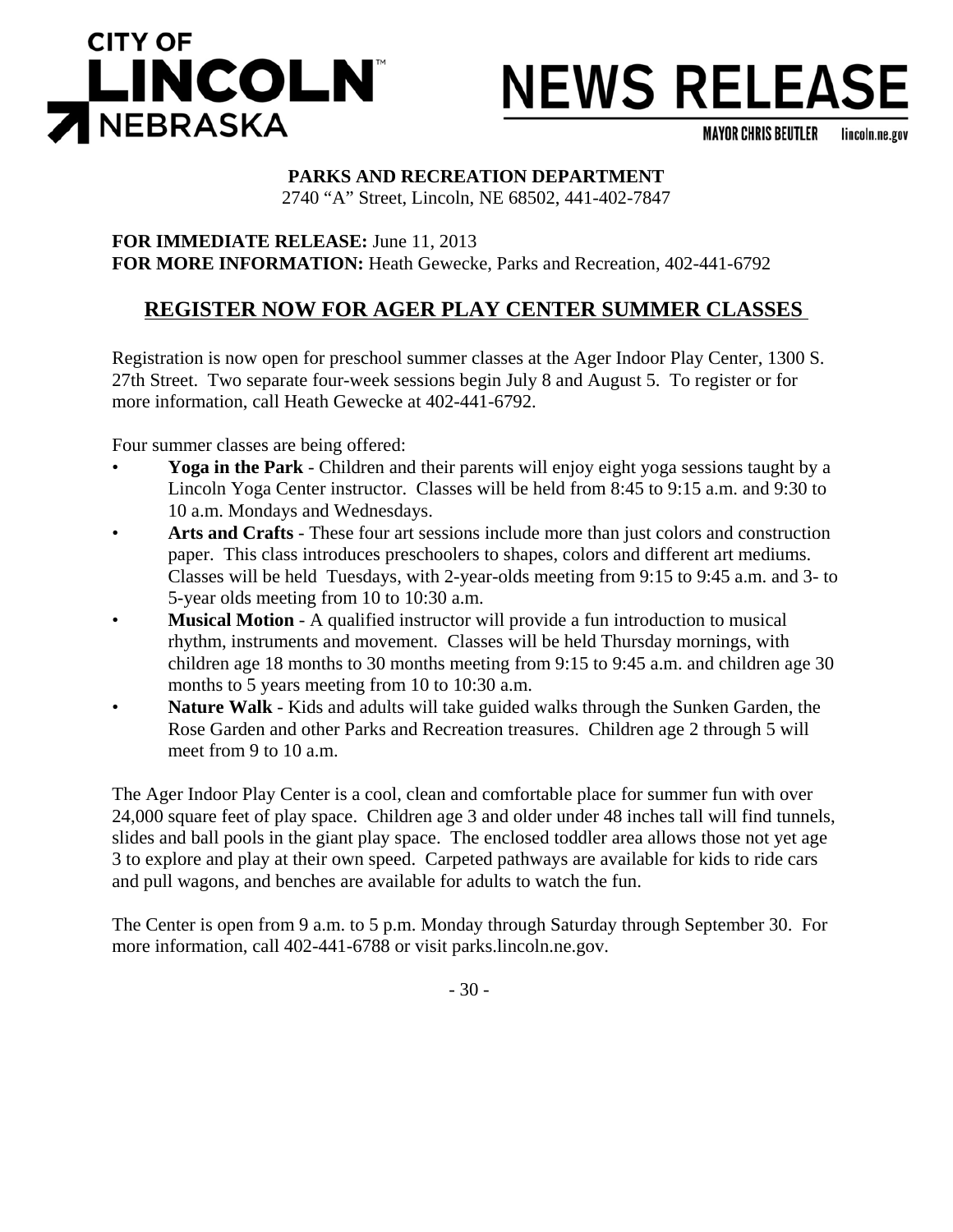



**MAYOR CHRIS BEUTLER** lincoln.ne.gov

## **OFFICE OF THE MAYOR**

555 South 10th Street, Lincoln, NE 68508, 402-441-7511

**FOR IMMEDIATE RELEASE:** June 13, 2013 **FOR MORE INFORMATION:** David Norris, Citizen Information Center, 402-441-7547 Jerry Shorney, Parks and Recreation, 402-441-8259 Hans Sturm, Meadowlark Music Festival, 402-314-8511

# **"UNCLE SAM JAM 2013" BRINGS BACK LIVE MUSIC** *Event is July 3 at Oak Lake Park.*

Mayor Chris Beutler today announced that live music is returning to the City's annual Uncle Sam Jam Independence Day celebration at Oak Lake Park Wednesday, July 3. The 10 p.m. fireworks show will be choreographed to music from the Trinkle Brass Works. The fireworks are again sponsored by Pepsi-Cola and presented by Zambelli Fireworks. The music will air live on the Broadcast House/NRG Media. radio stations – B107.3 FM, Froggy 98.1 FM, 105.3 Wow FM and KLIN 1400 AM/94.5 FM. The *Lincoln Journal Star* also is a partner in the celebration.

The 14-member Trinkle Brass Works is made up of local, regional and national musicians. The group also will present short concerts from 7:30 to 8:15 and from 9 to 9:30 p.m. The group will accompany the fireworks display with Handel's Royal Fireworks Music and Tchaikovsky's 1812 Overture. The performances are part of the annual Meadowlark Music Festival.

The City Parks and Recreation Department will again provide free family activities beginning at 3 p.m. The activities include canoeing, disc golf, volleyball, bocce ball, horseshoes, carnival games, Bingo, three-legged and potato sack races, box hockey and the "NEOS" interactive game. Food and concessions will be available beginning at 3 p.m. in the main parking lot. VFW Post 3606 will conduct a flag-lowering ceremony at 8:30 p.m.

The Lincoln Saltdogs will play the Fargo-Moorhead Redhawks at Haymarket Park at 6:05 p.m. July 3. The Saltdogs and Redhawks also will play the next two nights at 7:05 p.m. with postgame fireworks displays. Limited Uncle Sam Jam parking will be available at the Haymarket Park complex after 8:30 p.m. on July 3.

Ample parking is available at Oak Lake Park. The public is encouraged to arrive early to avoid traffic delays. A \$3 event parking fee will be offered beginning at 1 p.m. at Haymarket Garage, 9th and "Q" streets. StarTran will provide free public shuttle bus service from 5 to 11 p.m. between the main entrance at Oak Lake Park and these locations:

- Haymarket Parking Garage, 9th and "Q"
- Gold's bus stop, 11th and "O"

**-more-**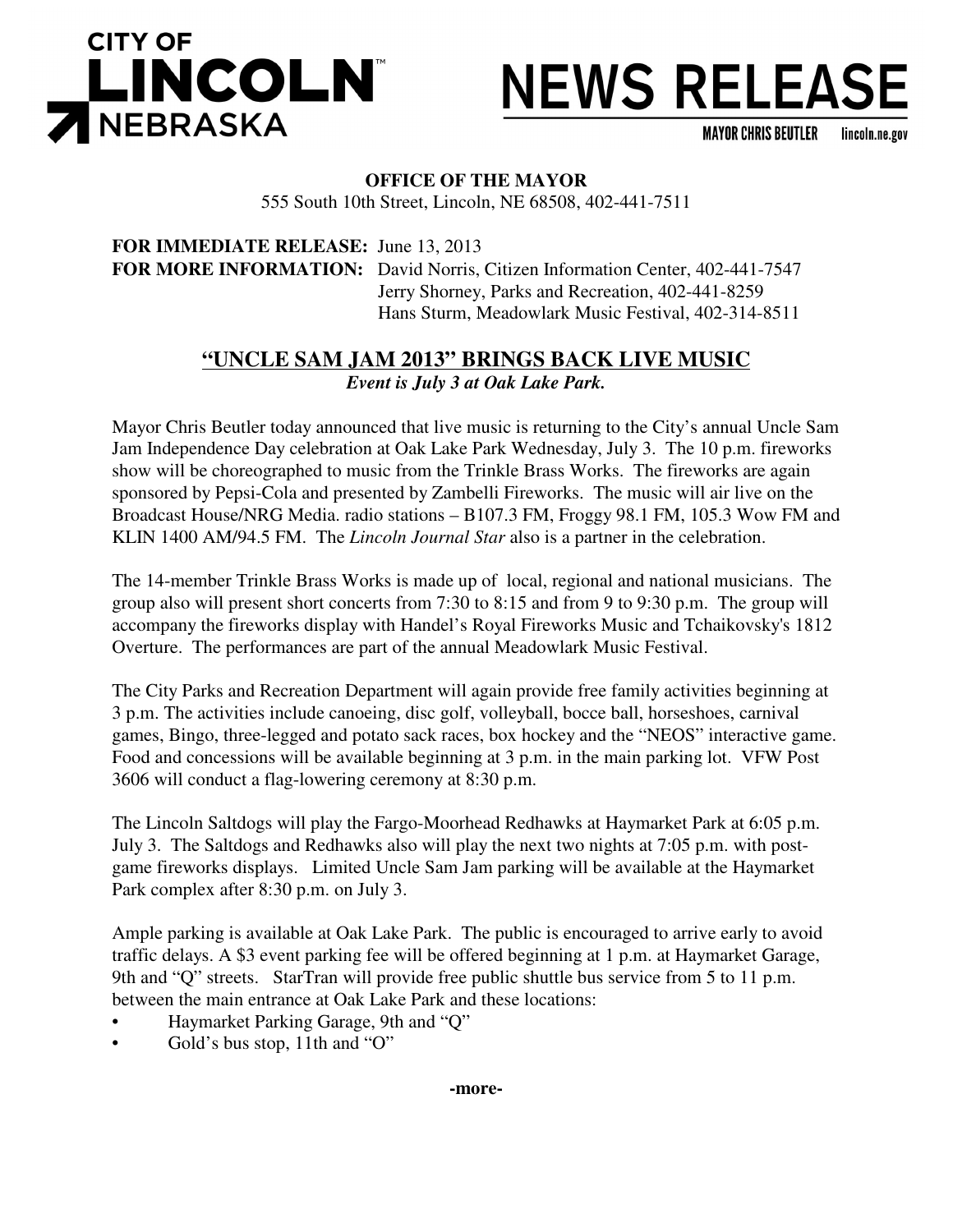# **Uncle Sam Jam 2013 June 13, 2013 Page Two**

• County-City building complex - northeast corner of 9th and "H" and southeast corner of 9th and "K" (Free parking is available in two lots – one bounded by 9th, 10th, "G" and "H" and one bounded by 9th, 10th, "K" and "L".)

Handi-Van service is available for those eligible, and reservations can be made through the normal procedure by calling StarTran at 402-441-7109.

In case of inclement weather, the fireworks display, musical performances and the accompanying radio broadcasts will be rescheduled to Friday, July 5, and food vendors will be available. No other events or activities will be rescheduled.

The Trinkle Brass Works is a brass and percussion ensemble led by Steven Trinkle, one of the greatest classical trumpeters in the U.S. He has performed as a member of the Kansas City Symphony, Houston Symphony and Turin (Italy) Radio Symphony and is the founder of an international trumpet festival. He also has directed orchestras throughout the U.S., South America and Europe and is currently on the faculty of UNLV in Las Vegas, Nevada. The group's Uncle Sam Jam appearance is sponsored by Farmer's Mutual of Nebraska. The Meadowlark Music Festival includes two other events:

- Double bassist Francois Rabbath 7:30 p.m. Friday, July 5 at St. Paul United Methodist Church, 1144 "M" (If the Uncle Sam Jam is delayed, this concert will be postponed to 7:30 p.m. Saturday, July 6 at Kimball Recital Hall, UNL.)
- Pianist Anthony Molinaro 3 p.m. Saturday, July 6 at Kimball Recital Hall, UNL More information is available at meadowlarkmusicfestival.com.

Fireworks other than those used in the Zambelli show are prohibited in the park during the celebration. Fireworks are prohibited in all City parks at all times. City ordinance allows the sale and use of permissible fireworks in the City only from 8 a.m. to 11 p.m. July 3 and from 8 a.m. to 11:59 p.m. July 4 of each year.

Attendees are reminded that Lincoln City parks are now tobacco-free. City policy prohibits use of any form of tobacco products including cigarettes, cigars, pipes and chew or dip in any park areas or facilities designated as tobacco-free.

The Red Cross will have first aid available. Alcohol and personal water craft are prohibited in the park. All pets are required to wear a leash in the park, and residents are discouraged from bringing pets to the park during the fireworks display.

More information is available on the City website at lincoln.ne.gov (keyword: uncle sam jam).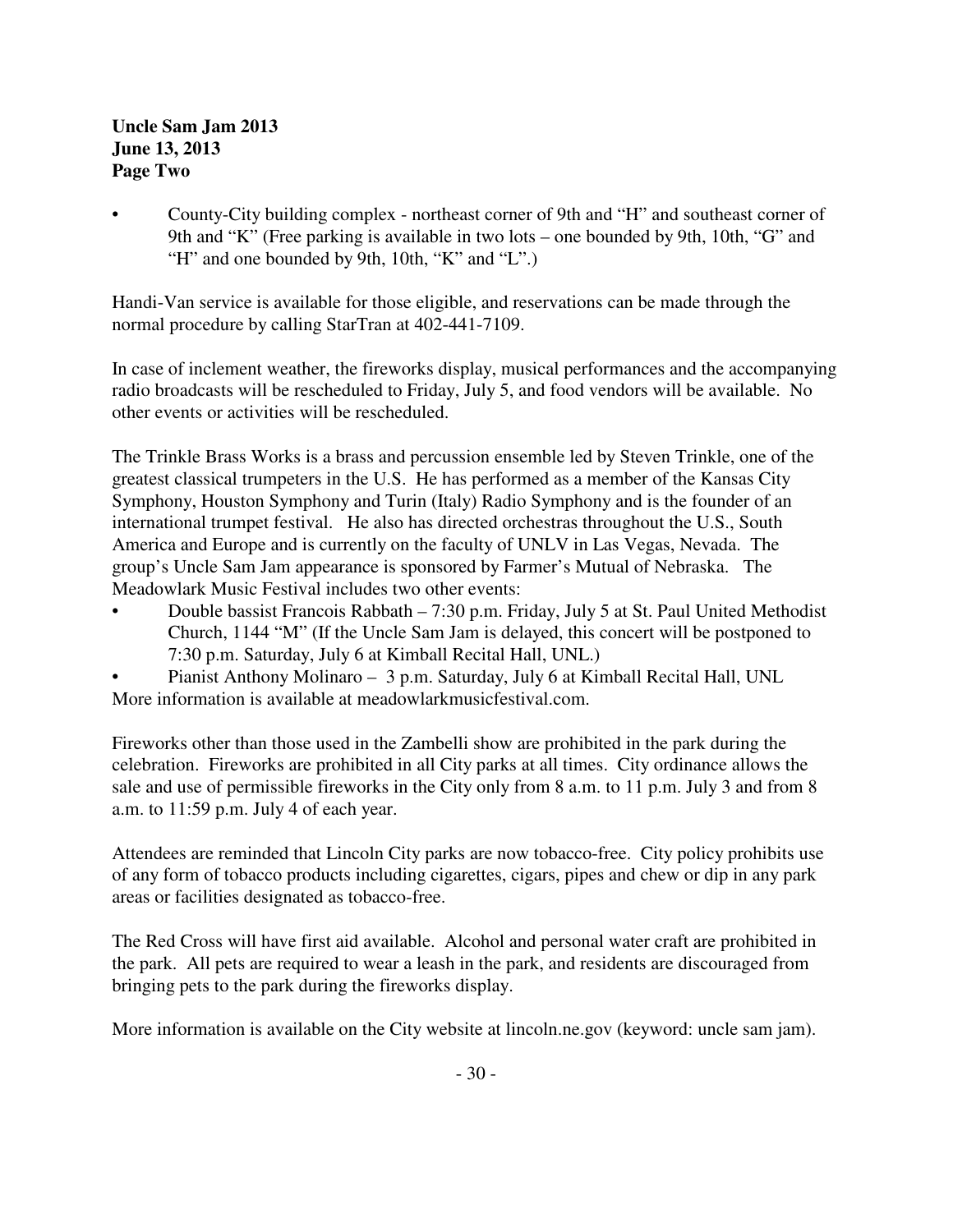## LINCOLN-LANCASTER COUNTY HEALTH DEPARTMENT

# Board of Health May 14, 2013

### I. ROLL CALL

The meeting of the Board of Health was called to order at 5:00 PM by Heidi Stark at the Lincoln-Lancaster County Health Department. Members present: Roma Amundson, Alan Doster, Doug Emery, Nathan Haecker, Karla Lester, Jacquelyn Miller, Ed Schneider, Marcia White, Brittany Behrens (ex-officio), Tim Sieh (ex-officio) and Heidi Stark.

Members Absent: Trish Owen (ex-officio).

Staff Present: Judy Halstead, Charlotte Burke, Steve Frederick, Kathy Cook, Gary Bergstrom, Nancy Clark, Jeri Stichka, Chris Schroeder, Gwendy Meginnis, Steve Beal, Nate Lore, and Elaine Severe.

Others Present: Nancy Hicks.

Dr. Stark introduced Dr. Haecker as the Lancaster County Medical Society's representative to the Board of Health. He replaces Dr. Lisa Peterson. Dr. Haecker is a physician at the University of Nebraska-Lincoln Student Health Center.

#### II. APPROVAL OF AGENDA

Dr. Stark asked if there were any additions or corrections to the Agenda.

Motion: Moved by Dr. Schneider that the Agenda be approved as mailed. Second by Ms. Amundson. Motion carried by acclamation.

#### APPROVAL OF MINUTES

Dr. Stark noted she had a name correction for Elaine and asked if there were any other additions or corrections to the Minutes.

Motion: Moved by Dr. Schneider that the April 9, 2013 Minutes be approved as corrected. Second by Ms. Amundson. Motion carried by acclamation.

#### III. PUBLIC SESSION

#### DEPARTMENT REPORTS

A. Health Director Update

Ms. Halstead expressed her thanks and appreciation to the Board of Health members for attending the Annual Luncheon and Awards Ceremony on May 2,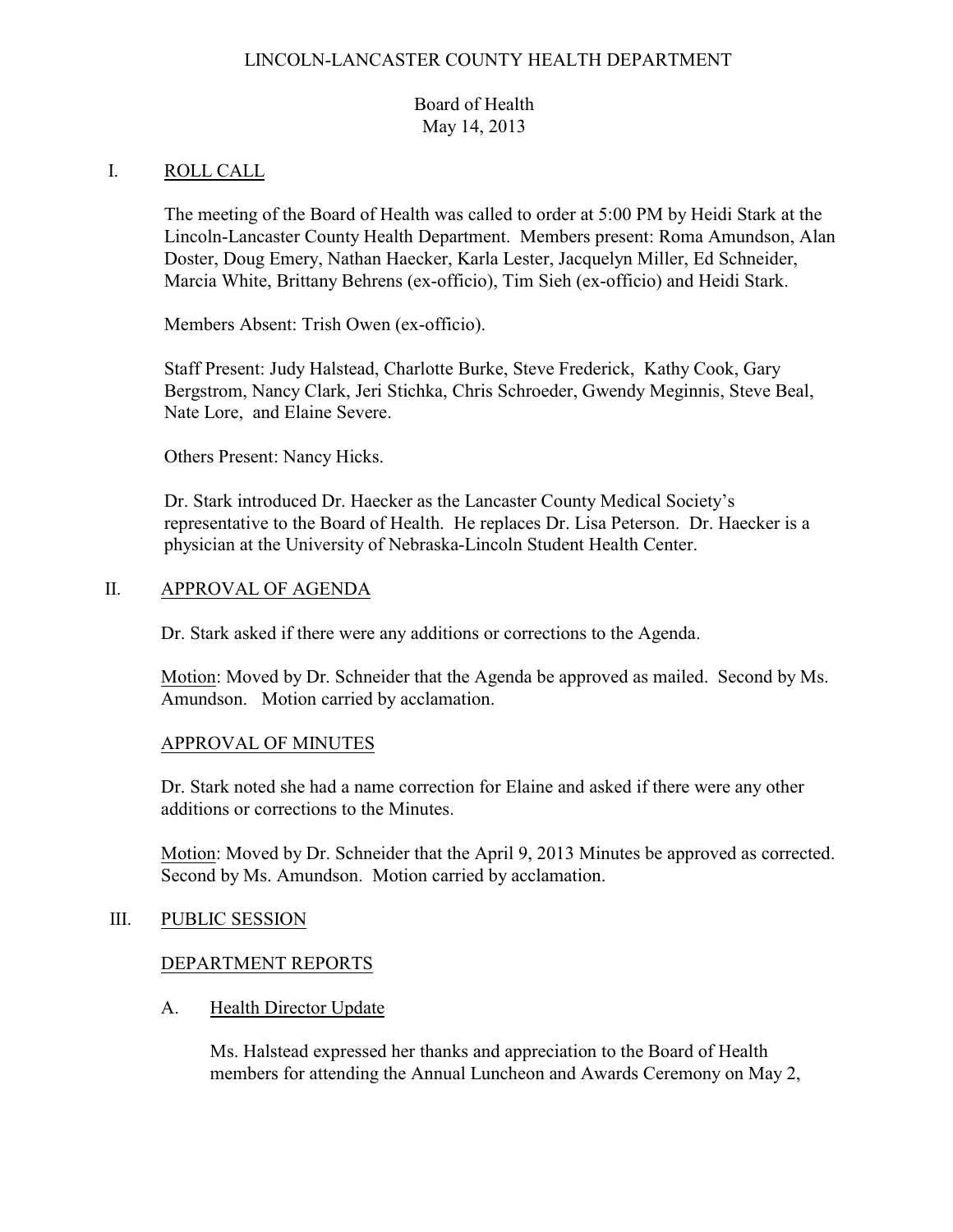## Board of Health Minutes - May 14, 2013 Page 2

2013. Senator Kathy Campbell was the recipient of the Public Health Leadership Award but was able to attend the luncheon to accept the Award. Senator Campbell plans to attend a Health Department All Staff meeting in May or June to accept the award. Ms. Halstead will let the Board of Health know when Senator Campbell will attend the Staff Meeting.

The Community Health Endowment will hold their Annual Meeting on June 12, 2013 at 3:00 PM at Bryan Health East Conference Center. She asked Board of Health members to let her know if they would like to attend and we will register them. She also stated the Community Health Endowment is working to expand medical homes for individuals in our community who do not have health care. They are very committed to this concept and have made it a priority for the Endowment. She stated Saint Elizabeth Regional Medical Center is applying for additional funds from Catholic Health Initiatives for increased medical services. Both are examples of the community working together to expand medical services.

Ms. Halstead stated Ms. Jensen has done a good job in implementing the Responsible Beverage Server Training. To date, 7,827 individuals have received their permits. Mr. Emery expressed his support for the Program, especially in light of the recent incident with bar patrons congregating in the streets after the bars closed at  $14<sup>th</sup>$  & "O" Streets.

# IV. CURRENT BUSINESS (Action Items)

# A. Proposed Revisions to the Lincoln-Lancaster County Air Pollution Control Regulations and Standards

Mr. Schroeder stated the Air Quality Program is proposing changes to the Regulations and Standards. The revisions involve reference corrections, definition modifications and general formatting. No fee changes are proposed. Major changes include 1) clarifying the wording allowing the Health Director authority to modify/suspend/revoke a variance; and 2) establishing a modified method by which the Department will handle emission inventories that are submitted after the March 31st deadline. He reviewed the other definition modifications and general formatting issues. If approved, the revisions will be forwarded to the City Council and County Commissioners for review and approval.

Dr. Schneider asked whether the Department has portable air monitors. Mr. Schroeder explained we do not, staff are trained to read air pollution violations. Sources/businesses have their own equipment to monitor their emissions.

Motion: Moved by Ms. White that the Board of Health approve the revisions to the Lincoln-Lancaster County Air Pollution Control Regulations and Standards and forward them to the Lincoln City Council and Lancaster county Commissions for review and approval. Second by Dr. Schneider. Motion carried by a 9-0 roll call vote.

V. CURRENT BUSINESS (Information Items)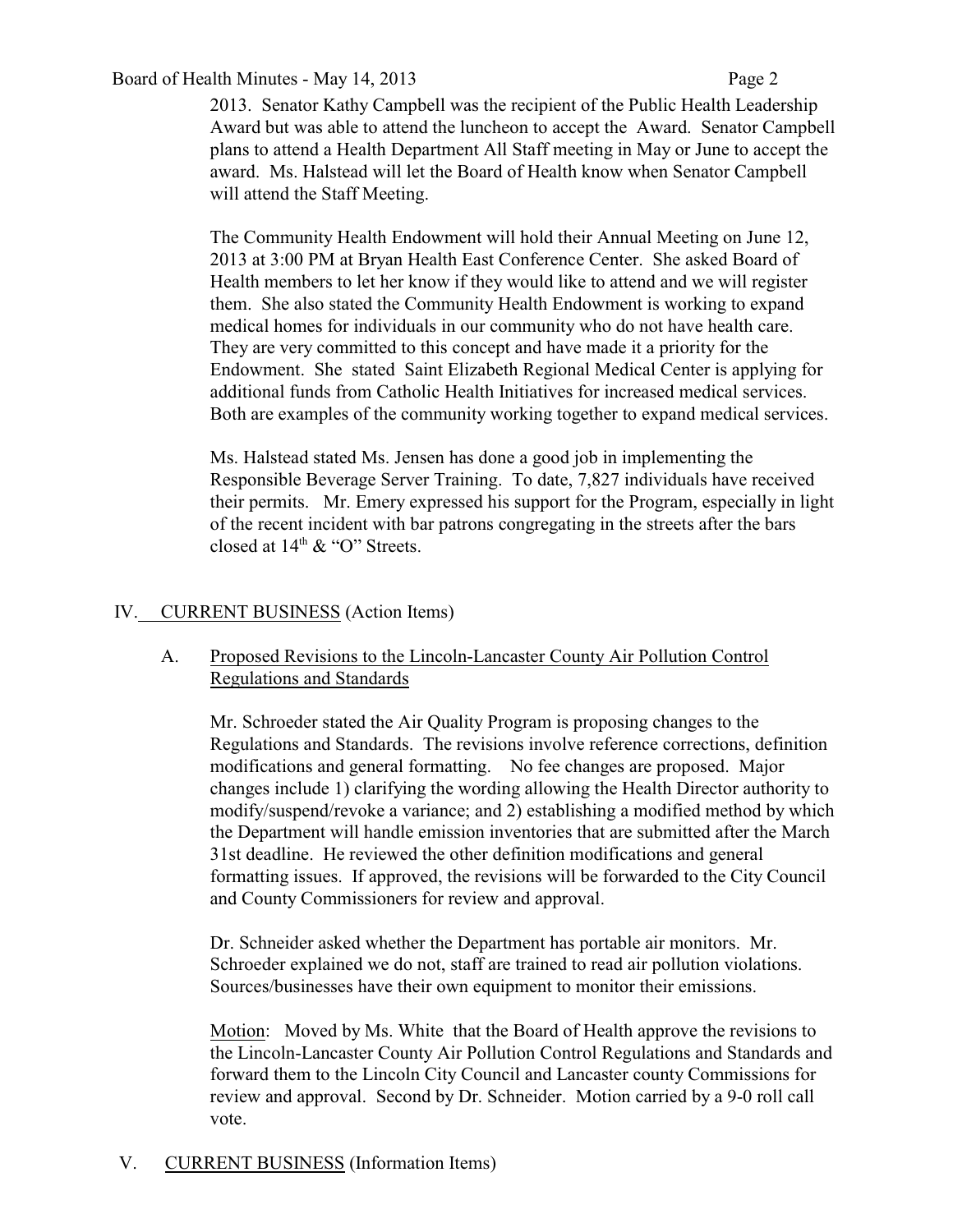#### Board of Health Minutes - May 14, 2013 Page 3

#### A. Legislation Update

Ms. Halstead provided an update on the status of the legislative bills that are of importance to the Department. They include LB119 - the original bill would provide \$200,000.00 for each local health department for Public Health Aid. \$50,000 is currently included in the Appropriations budget bill. LB 234 - nurse home visitation There is currently an additional \$250,000 in the Appropriations budget. LB577 - Medicaid Expansion. The bill will likely be held over until next year. A rally is planned at the Capital on May 15, 2013.

## B. County Health Comparisons

Mr. Frederick provided an update on the County Health comparisons. He reviewed the Community Health Status Indicators noting if you work on policies and programs, health outcomes are important. He reviewed the outcomes for Lancaster County noting they are above or equal to our peers. In health behaviors and clinical care, we are a bit lower. The goal of the report was to provide an overview of key health indicators for local communities and to encourage dialogue about actions that can be taken to improve a community's health status.

#### C. Problem Resolution Team/Nuisance Complaints

Ms. Clark provided a presentation on the City's Problem Resolution Team and the Department's Nuisance Complaint Program. She stated the Problem Resolution Team is a multi-agency group of City Departments & individuals that meet on a regular basis to discuss and work on problem properties in the City. She reviewed the history and the purpose and function of the Team. Departments involved with the Team include Police, Health, Mayor's Office, Urban Development, Community Mental Health, Child and Adult Protective Services, Aging Partners, Lincoln Housing Authority, Building & Safety, Law, and City Council. She previewed several examples of cases the Team has worked on. Mr. Emery thanked Ms. Clark and the Team for their good work. Ms. Halstead stated staff are working with Lincoln Fire & Rescue on a similar approach to address human health cases.

#### D. Early Development Network Program Update

Ms. Stichka provided an update on the Early Development Network Program. The Program provides services and supports that are designed based on the needs of the children from birth to 3 years of age and their families. The goal of the Program is to provide coordinated services for families of infants and toddlers with disabilities as conveniently as possible. The program works closely with Lincoln Public Schools, Head Start, Early Head Start and Child Protective Services. Staff help the families to better understand the child's situation and help with securing respite care, child care, the medically handicapped children's program, hospital referrals and visits. The program receives approximately 900 referrals per year.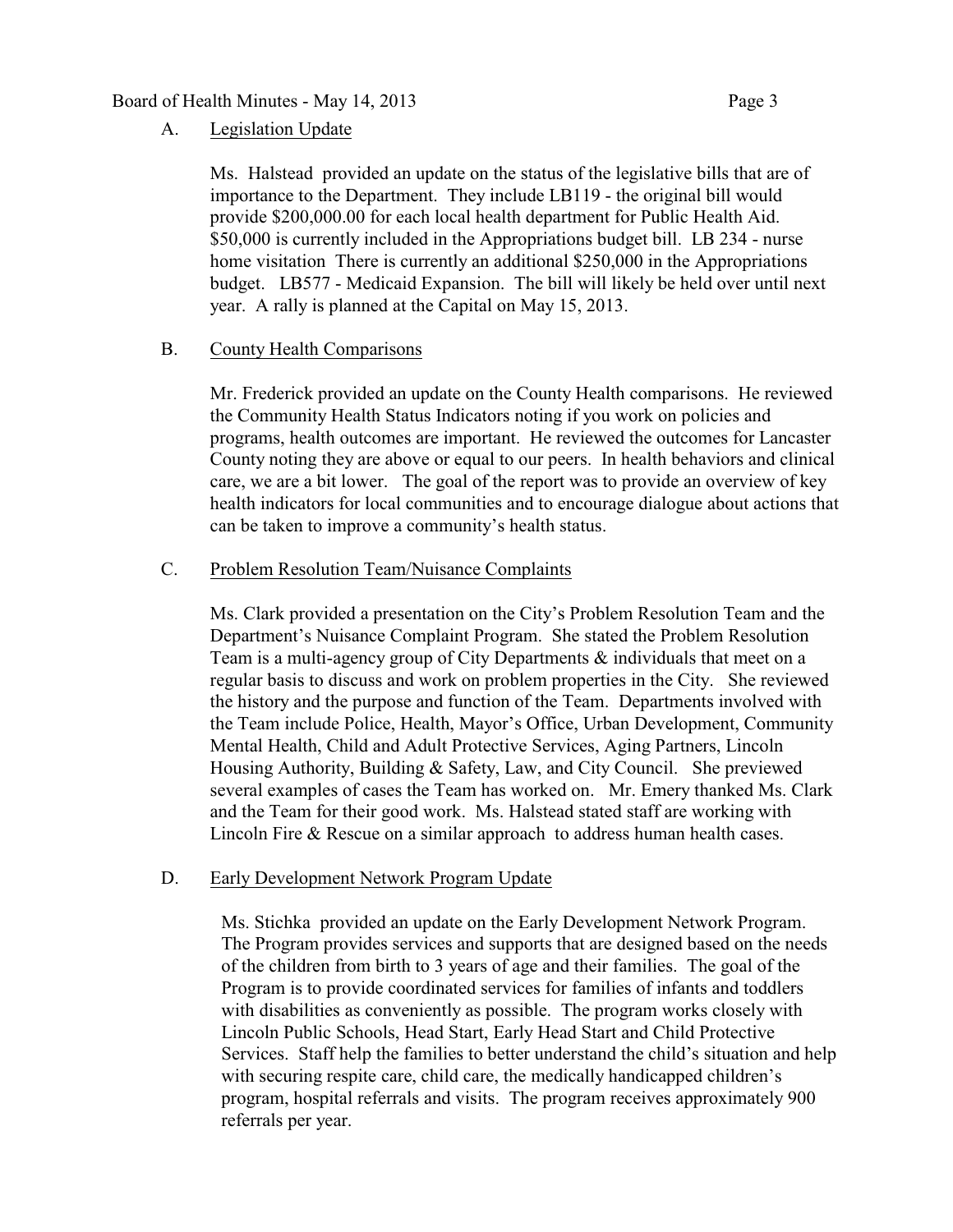# VI. FUTURE BUSINESS

# VII. ANNOUNCEMENTS

Next Meeting - June 11, 2013 - 5:00 PM

# VIII. ADJOURNMENT

The meeting was adjourned at 6:42 PM.

Elaine Severe Recording Secretary

Jacquelyn Miller Vice-President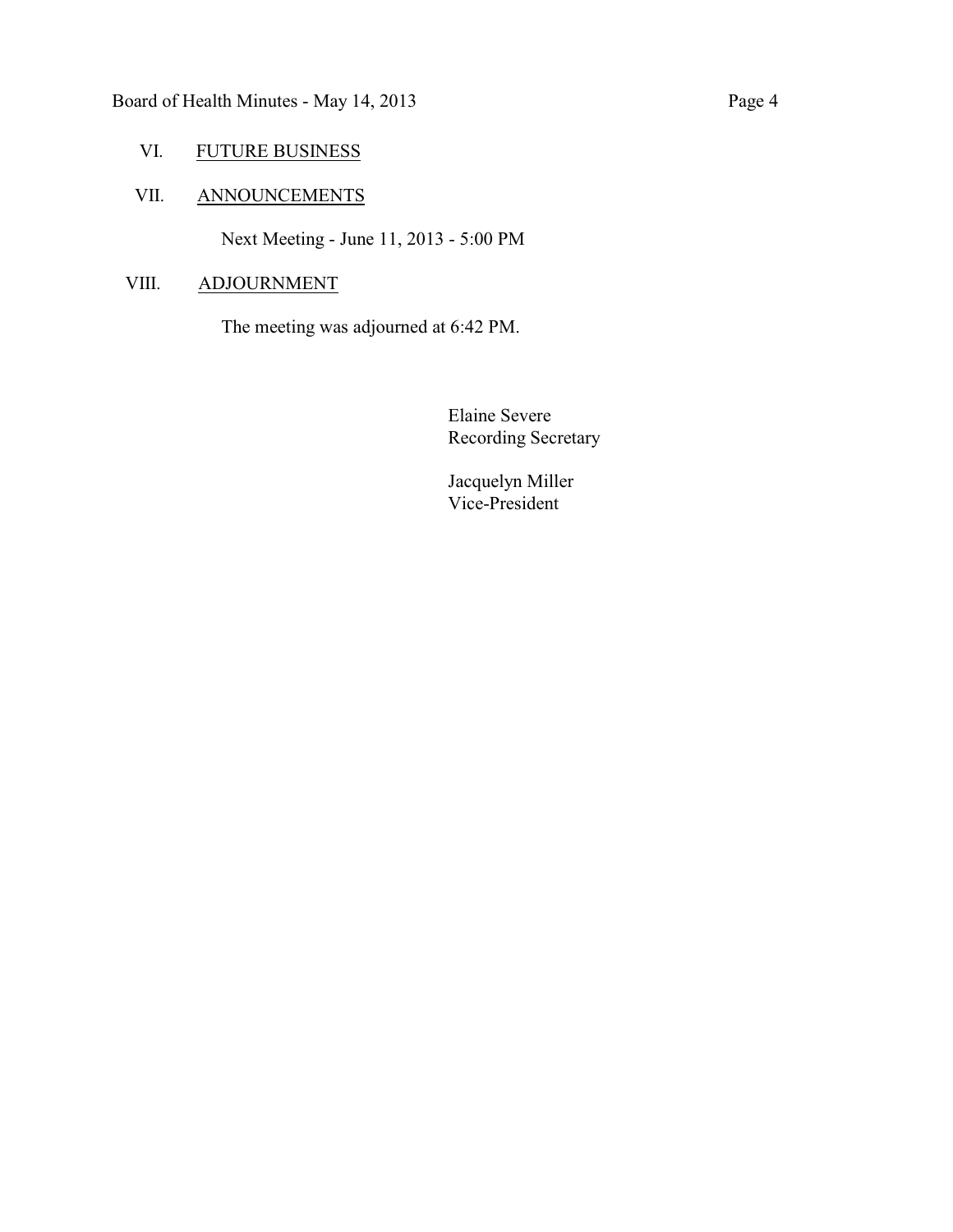# **DEPARTMENT REPORT MAY, 2013**

# **HEALTH DIRECTOR'S OFFICE**

- The Health Director continues to meet with the Community Health Endowment, the Lancaster County Medical Society, and area hospital and medical officials regarding expanding Medicaid homes for vulnerable populations in our community.
- The Health Director has been appointed to serve as a member of the Tabitha Health Care Services Foundation Board of Directors. She attended the new Board member orientation on May 16, 2013.
- The Health Director is working on enhancing family support for at risk families with partners brought together by the Nebraska Children and Families Foundation.
- The Health Director attended the Mayor's Interfaith Breakfast at the Embassy Suites on May 3, 2014.
- The Health Director attended the Region V Systems Strategic Planning sessions.
- Employee of the Month Renee Massie Health Promotion & Outreach Division

# **ANIMAL CONTROL**

Animal Control Stats

|                               | Sep 10Sep 11-Apr |       | Sep 12-       |  |
|-------------------------------|------------------|-------|---------------|--|
|                               | -Apr 11          | 12    | <b>Apr 13</b> |  |
|                               |                  |       |               |  |
| <b>Pet Licenses Sold</b>      | 42465            | 41644 | 42193         |  |
| <b>Cases Dispatched</b>       | 14453            | 14426 | 15007         |  |
| Investigation                 | 15724            | 15613 | 16036         |  |
| Animals Impounded             |                  |       |               |  |
| Dogs                          | 1163             | 1084  | 998           |  |
| Cats                          | 1005             | 880   | 679           |  |
| <b>Court Citations Issued</b> | 319              | 151   | 208           |  |
| Warnings/Defects Issued       | 9140             | 8136  | 10284         |  |
| <b>Bite Cases Reported</b>    | 311              | 315   | 278           |  |
| <b>Attack Cases Reported</b>  | 49               | 35    | 29            |  |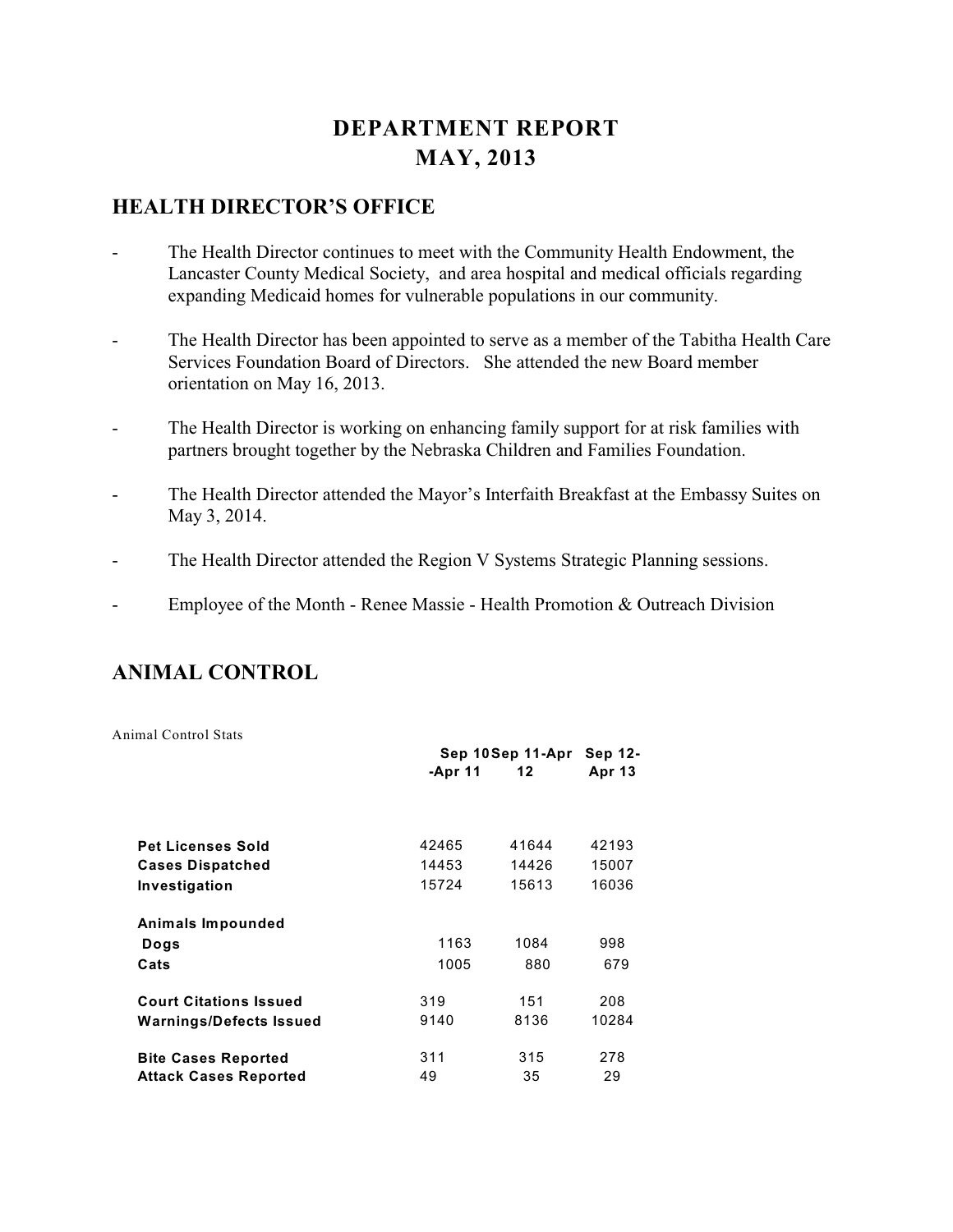| Dogs Declared (PPD, DD, V)             | 98    | 52    | 57    |
|----------------------------------------|-------|-------|-------|
| <b>Animal Neglect Investigations</b>   | 385   | 353   | 391   |
| <b>Injured Animal Rescue</b>           | 370   | 465   | 358   |
| <b>Wildlife Removal</b>                | 518   | 232   | 218   |
| Dead Animal Pickup                     | 1097  | 1372  | 1128  |
| <b>Lost and Found Reports</b>          | 1391  | 1488  | 1545  |
| <b>Phone Calls</b>                     | 28232 | 30371 | 32590 |
| <b>Average Response Time (in mins)</b> | 17    | 22    | 21    |

- Animal Control staff attended the May  $18<sup>th</sup>$  Trails and Tails event. In addition to educational materials being distributed, staff promoted pet license sales and taped some of the audio and video for our upcoming pet license promotions. More tapping will be done with one of the Animal Control Officers the first part of June. 5 City TV and 10 Health are both assisting with the media part of the pet licensing campaign.
- Officer Nick Finelli completed his training May  $23<sup>rd</sup>$ . This was our first effort at conducting a large and more thorough training session for our new officers. Field Supervisor Scott Lowry led the training and several of the veteran officers assisted. The new training will be integrated into our future training curricula.
- As the warmer weather continues, calls into the office continue to increase. The Animal Control staff worked with staff from the Mayor's Office to resolve calls they received regarding barking dogs, strays, sanitation, bites, and dead animal/wildlife calls. The number of wildlife calls has increased and more reports are made since more people are outside doing a variety of activities.
- Staff provided a safety and aggressive dog presentation to Lincoln Electric System employees on May  $21^{st}$ . This is the fourth such presentation since last October.
- Animal Control Officers continue doing follow up calls to owners of potentially dangerous dogs and dangerous dogs to assure compliance with the Lincoln ordinances.
- Staff from the Capital Humane Society and Animal Control meet twice a month to review certain cases and situations and assure collaboration is occurring between all staff. The new CHS Adoption Center will kick off with an open house May 31<sup>st</sup> and open to the public later in June or early July.

# **COMMUNITY HEALTH SERVICES**

#### **CHS Quality Improvement**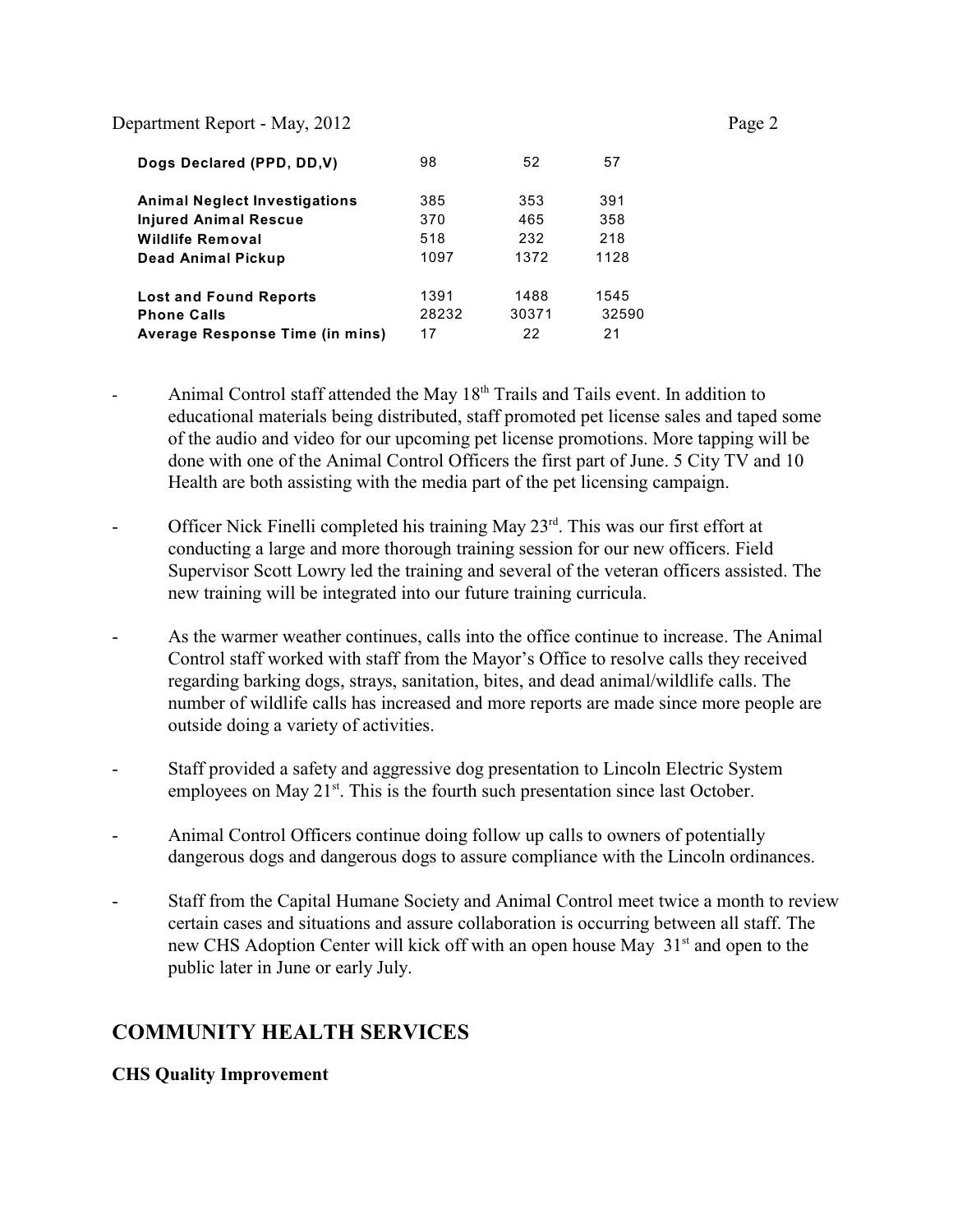Basic training about Quality Improvement (QI) was provided to seventeen newer staff in Community Health Services (CHS) during the first week of May. Mary Christensen, QI Coordinator, lead the training, which was designed to assure understanding of QI generally and in particular the QI process within the division. One of the main topics centered on comparing QI as a logical process to familiar logic processes such as nursing process, scientific process and Plan, Do, Check, Act. Similarities among these processes were explored to demonstrate the components of goal setting, problem (or improvement) identification, data gathering and analysis and pilot testing on a small scale. Using teams to perform the work of improvement was stressed, especially when the project would impact many people or if creative solutions would be imperative. Finally, the analogy of the Expedition as used in CHS was drawn to show that careful planning and testing of an idea can lead to lasting results, which can lead to improved patient outcomes, improved patient satisfaction, increased efficiencies, and a more enjoyable work environment for staff.

# **N-MIECHV Data Training**

The State Consultant for our federal home visiting grant, Petra Smith, provided two-day training on the importance of accurate and timely data collection and data-driven decisions this month. N-MIECHV (Nebraska Maternal, Infant, Early Childhood Home Visiting) is the federal grant stemming from the Affordable Care Act. All MCH staff, Tommy George (the grant's epidemiologist), and the state's N-MIECHV program coordinator attended Petra's training. HHS' goal is to assure the comparability of federal benchmark data which will be collected at the three federally funded sites in Nebraska; LLCHD, Lincoln County, and Douglas County.

# **Diabetes Supplies For The Poor & Uninsured**

For nearly two years, a group of health care providers serving people with diabetes who are poor and uninsured worked together to develop improvements in the safety net system for better patient outcomes. One of our original goals was to connect people receiving free or significantly reduced cost glucometer strips through our program to a medical home. We have not been able to measure this or assure it has been accomplished at this point. Because of possible prevention dollars for local health departments from the legislature, the idea of hiring a case manager to work with this population was discussed. The case manager would assure that the patient is connected and stays connected to a medical home and/or specialty care as needed and has access to any other supportive services that may help the person manage their diabetes successfully. Supportive services discussed included; Living Well classes, basic diabetes 101 classes, access to Certified Diabetes Educators, transportation, help in obtaining other durable medical supplies, medication reconciliation, and assistance in filling out applications for health insurance, medications or other health benefits. The case manager would need to work with all of the partner agencies in our group, Lincoln Fire & Rescue/EMS, and discharge planners from both hospitals. The group will continue to develop a plan for a case manager position this summer with hopeful implementation late summer or early fall of this year.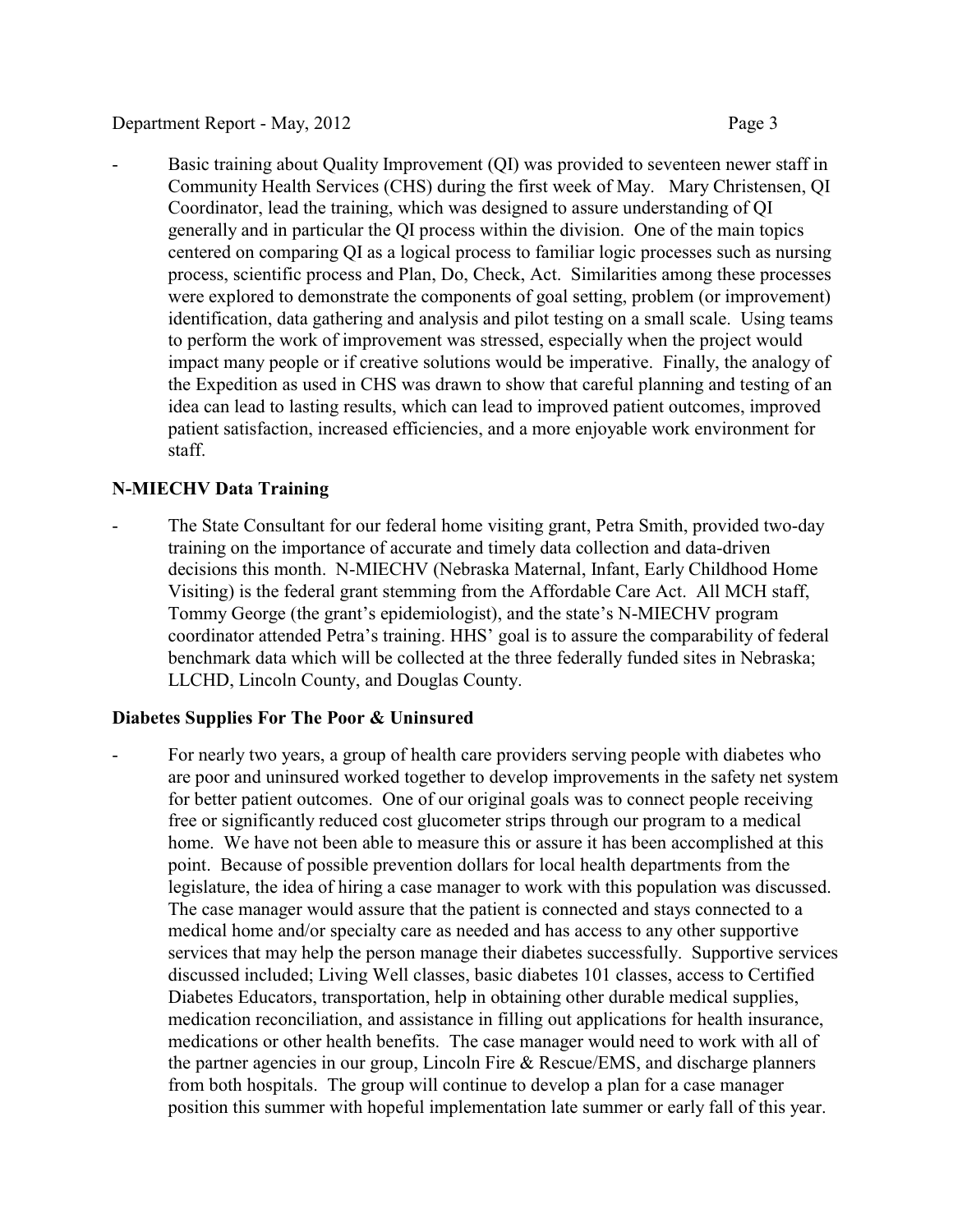Partners for this project include: Community Health Endowment, Lancaster County Medical Society, People's Health Center, Clinic with a Heart, Wagey Drug, St. Elizabeth's Regional Medical Center, Lincoln ED Connections and Lincoln Fire & Rescue.

# **DENTAL HEALTH & NUTRITION SERVICES**

# **WIC**

| <b>Caseload (Participation): (301 report)</b> |  |  |  |
|-----------------------------------------------|--|--|--|
|-----------------------------------------------|--|--|--|

| <b>Total</b>             | 3738 |
|--------------------------|------|
| Main                     |      |
| <b>LMEP</b>              |      |
| <b>Cornhusker Clinic</b> |      |

## **Food: For December 2012**

| <b>Food Monthly Obligations</b> | \$222,452.63 |
|---------------------------------|--------------|
| Food Pkg Avg.                   | \$64.97      |
| Women                           | \$41.26      |
| <b>Infants</b>                  | \$139.09     |
| <b>Children</b>                 | 44.30        |

#### **Mentoring:**

|                   | (Number and school) |
|-------------------|---------------------|
| <b>Students</b>   | 1- UNL              |
| Interns           | 2-UNL RD            |
| <b>Volunteers</b> | 1-SCC grad          |

# **Dental Health**

- For the month of April, staff served 793 clients with 978 patient visits. Of total clients served, 56% of the patients were children, 53 clients were served with 91 patients visits during extended evening hours, 52% of total patients were Medicaid enrolled, 4% were General Assistance enrolled, 34% fell at or below 100% of poverty receiving services at a minimum fee or no fee for service, and 10% of the clients fell in the range of 101%- 200% of poverty, receiving services on a sliding fee scale.
- Outreach activities included an orientation to new staff of Early Head Start and the Educare Center. Approximately 80 children received screenings and fluoride varnish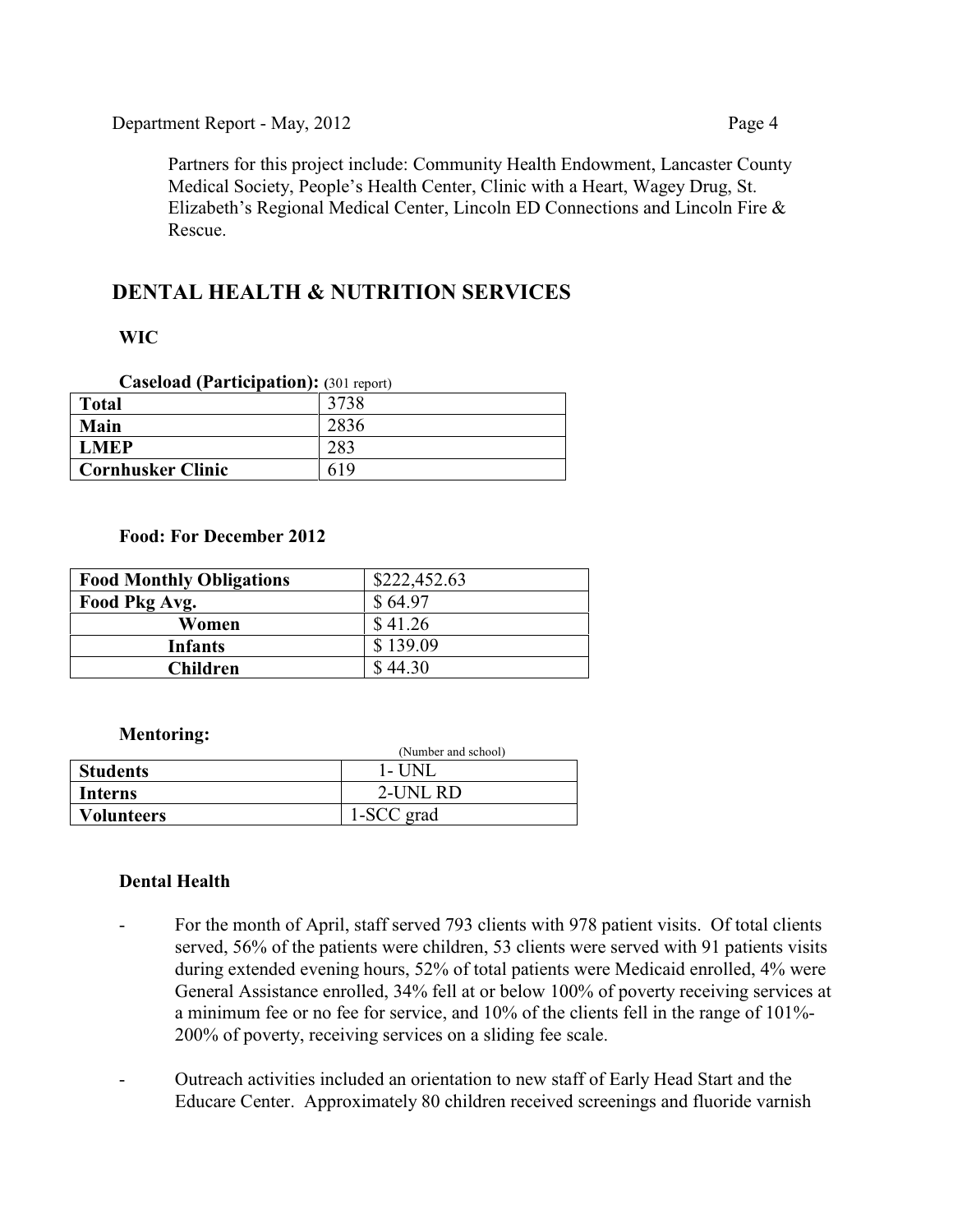applications at the Educare Center.

- Eighteen (18) children, identified through the school screening program with urgent dental care needs, were provided transportation and treatment services. Ten (10) of the children were Medicaid enrolled, 8 children were non-Medicaid, receiving services free of charge. The children served were from Everett and Clinton Elementary Schools.

# **ENVIRONMENTAL PUBLIC HEALTH**

## **Waste Management: Nuisance/Solid Waste Complaints**

## **Goals**

- Protect human health and the environment by assuring proper management and disposal of wastes and preventing illness and disease caused by improper waste management.

## **Methods/Strategies**

Receive complaints and send letters to property owners and tenants; Investigate complaints; Issue warning notices; Abate nuisance conditions

#### **Indicator**

Resolve 90% of nuisance complaints involving garbage, rodents, unfenced backyard pools, stagnant water or mosquitoes within 30 days.

#### **Funding/Source**

Waste Hauler Occupation Tax (100%)

#### **High Priority Nuisance Complaint Allegations (1)**

| .                                        | ___<br>___        |                            | .       |                                  |                          |                                 |
|------------------------------------------|-------------------|----------------------------|---------|----------------------------------|--------------------------|---------------------------------|
| $ -$<br>Ţ.<br>F <sub>1</sub> sca.<br>ear | $EV$ 07<br>-      | $\Omega$<br>⊢<br>Uδ        | ΛC<br>∽ | $\mathbf{F}^{\star}$<br><b>.</b> | <b>TIME</b><br>∼         | T3.4.6<br>TT.<br>$\overline{ }$ |
| -11<br>zations<br>л<br>. .<br>11 L       | $\Delta f$<br>∠¬∿ | $\cdot$ $ -$<br>. <i>.</i> | 908     | nn,<br>к.<br>$\sim$<br>00.       | $\sim$<br>94<br>ш<br>. . | $\sim$<br>ື<br>ື                |

# **Comparison**

84% of high priority complaints were resolved within 30 days in FY12. This compares to 94% in FY11, 87% in FY10, 80% in FY09 and 56% in FY08. The number of priority complaints which pose a higher level of health risk decreased substantially in FY12, dropping from 941 in FY11 to 609 in FY12. This is primarily due to a significant reduction in garbage complaints (FY11 had 587, FY12 had 391).

# **Comparison of High Priority Nuisance Complaints between FY12 and FY11**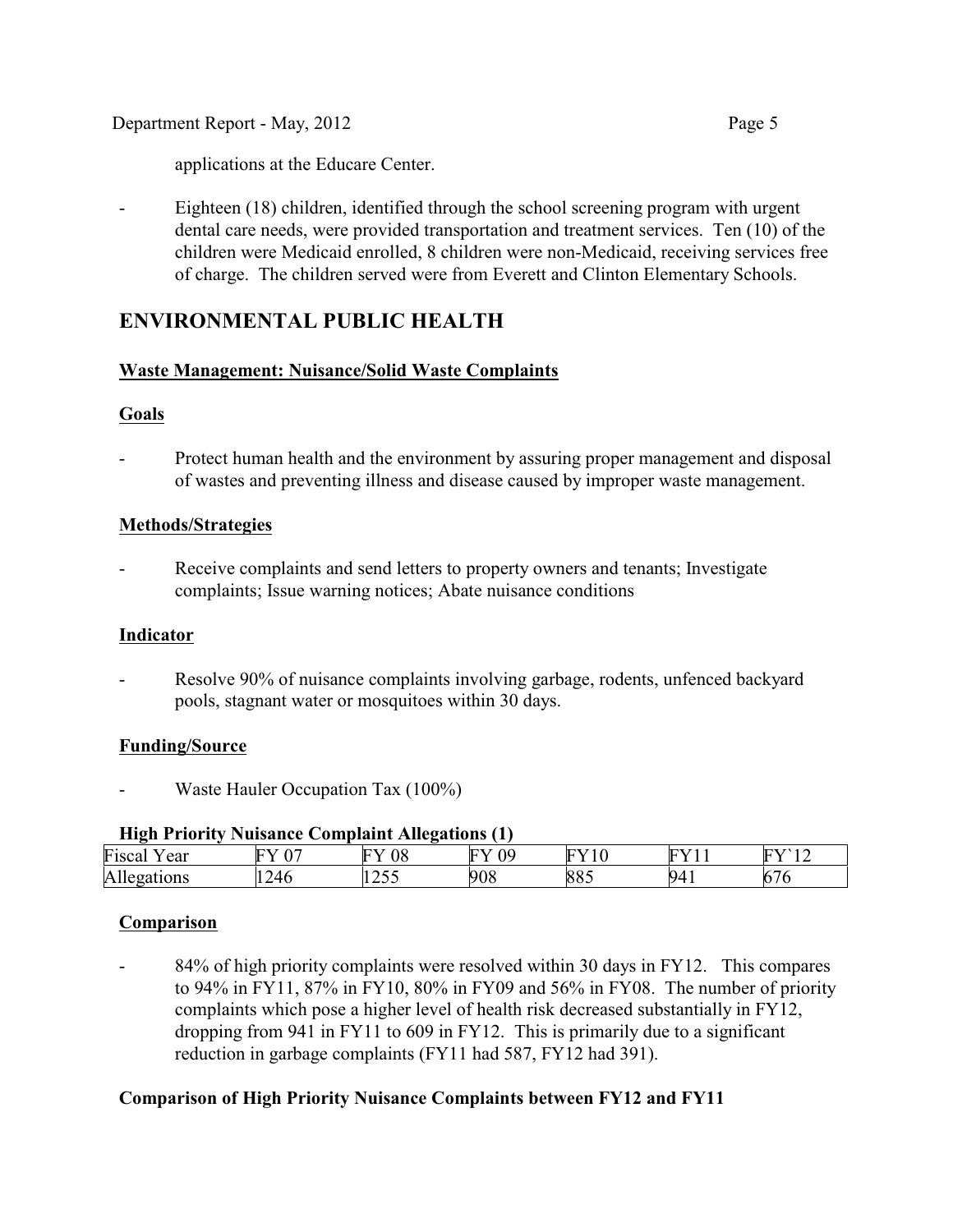|      | Garbage | Rodents or Sewage |           | Stagnant | Unfenced | Water  | Mosquitoes | Total |
|------|---------|-------------------|-----------|----------|----------|--------|------------|-------|
|      |         | <b>Insects</b>    | Discharge | Water    | Pools    | Safety |            |       |
| FY11 | 587     | 1 J 1             |           | 80       |          |        |            | 941   |
| FY12 | 391     | 1 Q               |           | 44       | 45       |        | ∠∠         | 676   |

In May of 2011, the City of Lincoln changed LMC 8.32 to require owners of rental property (duplex and single family) to provide for garbage service. Education on, and enforcement of, this new ordinance resulted in a major reduction in complaints on garbage problems (37%) and no garbage service (48%) in Lincoln in FY 12.



#### **Description**

The public reports nuisance complaints to the Health Department. In most cases, a letter is mailed to both property owner & tenant informing them of the complaint, and directing them to abate the conditions. A response card is included. If no response is received indicating action has been taken, staff inspects the property, and enforcement procedures are followed. In most cases, resolution is obtained, but abatement of the conditions is necessary about 40 times each year. Costs are charged as a lien against the property. Higher priority complaints include garbage, stagnant water, mosquitoes, sewage discharge, standing water, and unfenced backyard pools, since they present the highest public health risk.

#### **Partnerships & Efficiency**

Mailing notices instead of field investigation of every complaint was instituted several years ago as a cost savings measure. This approach has proven to decrease the number of complaints with no findings, but delays response to problem nuisance conditions. Health is part of the city Problem Resolution Team and attends the Mayor's Neighborhood Roundtable. Health works closely with Building and Safety and Weed Control to address all complaints on properties. Health staff will note violations of the B&S Housing Code, including such violations on official notices and enforcement letters, and makes referrals to other agencies as appropriate.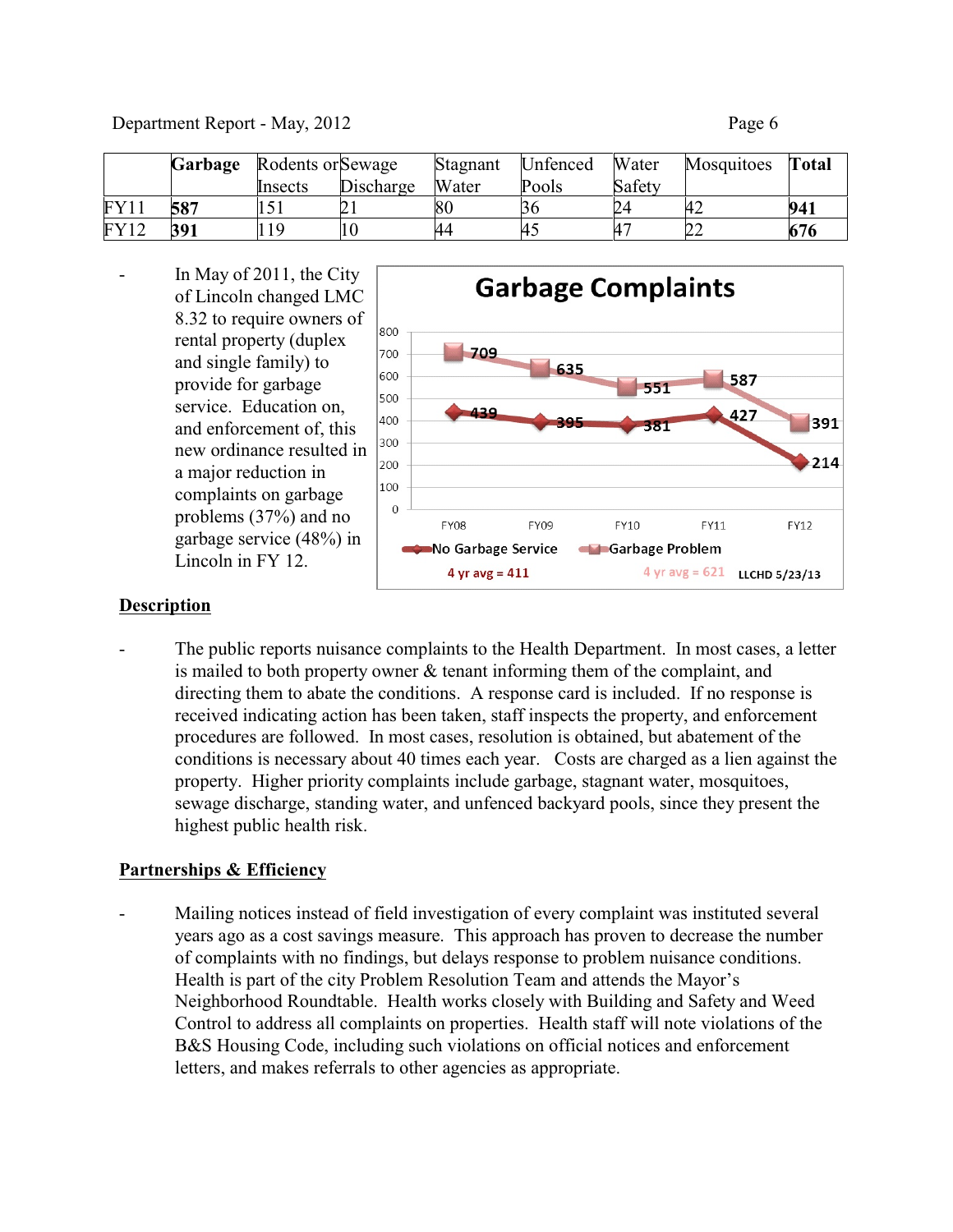# **Water Quality: Property Transfer Review**

# **Goals**

Protect human health by preventing waterborne illness, and preventing ground and surface water pollution.

# **Water Quality Indicator**

- 100% of property transfers are inspected to assure that wells and private wastewater treatment systems meet public health water and sewage criteria

# **Strategies/Methods (What we do)**

- Train and permit Property Transfer Inspectors; Review Property Transfer Inspector's inspection reports; Issue approval or denial; Provide consultation to resolve problems; Assure failed systems are replaced or repaired and meet current regulations.

# **Funding**

User Fees (72%); City General Fund/County General Fund (63/37 split) (28%).

# **Comparison**

The number of Property Transfers is increasing as the economy recovers from the recession.

#### **Propoerty Transfer Reviews (2)**



# **Description**

The Property Transfer code requires that prior to sale, each property that has a private well or sewage system must be inspected. These inspections are done by private businesses that are trained and permitted by the Health Department. The Property Transfer Inspectors send the inspection report to the Health Department to review. The current review fee is \$195. A "Denial" is issued if either the well or sewage system has significant deficiencies. This does not stop the sale of the property, but informs the seller and buyer of what issues may be present. When conditions present a health risk or significant risk of contamination of the environment, the Health Department follows up to assure that corrections have been made. Between May of 2006 to August of 2012, 941 reviews were completed. During that time, 116 failed wastewater treatment systems have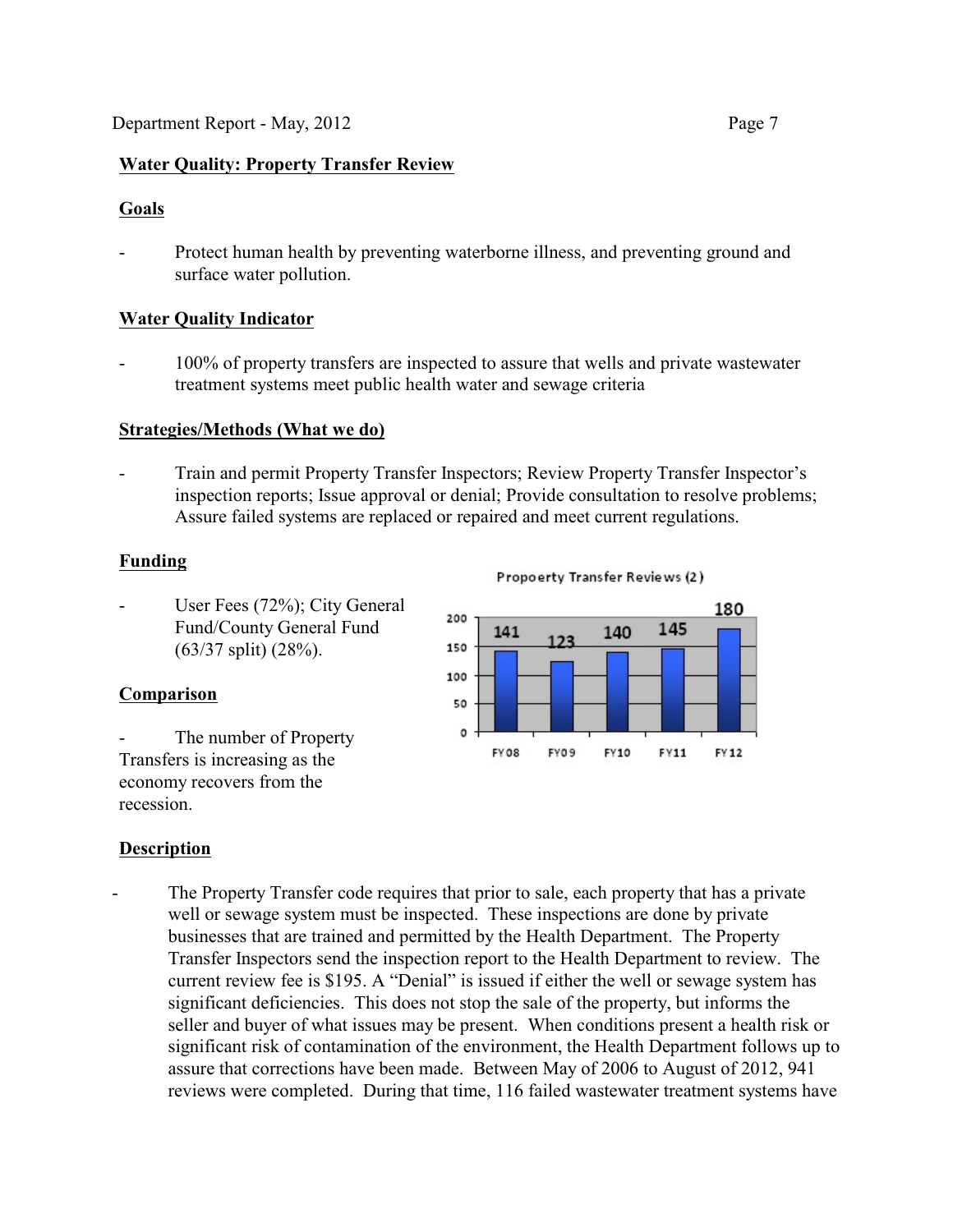been identified, 18 in FY12. All failed systems were repaired or replaced to protect public health and our environment. Over 50 wells have been brought up to current regulatory requirements. Numerous other violations have also been corrected and human health has been protected from bacterial and Nitrate contaminated water. PTs are split about 55% County and 45% City 3-mile.

# **HEALTH DATA & EVALUATION**

- **-** More work is being done on<http://lincoln.ne.gov/city/health/data/index.htm>, which is the HDE web page. The Vital Statistics dashboard with 2012 birth data is nearly complete and should be posted soon. We should be receiving the 2012 death files soon to be added at a later date. In June or July we expect to get both the 2012 YRBS and BRFSS data to be posted. In addition, as we get requests for the results of BRFSS questions that are not currently on the BRFSS dashboard, we will add them. There are many issues that are not included currently as we have only highlighted the areas we usually receive questions about. However, we have the results for any and all questions asked on the 2011 survey, which can be found at the following web page, [http://www.cdc.gov/brfss/annual\\_data/pdf-ques/2011brfss.pdf](http://www.cdc.gov/brfss/annual_data/pdf-ques/2011brfss.pdf). Look for the Lancaster County Community Health Improvement Plan (CHIP) on our webpage as it will be posted before the end of May.
- With the start of summer, we are prepared for the potential increase of cases of gastroenteritis from foodborne and waterborne diseases (due to *Salmonella*, *Campylobacter*, and *Cryptosporidium*). Many of these diseases are preventable with proper food handling and proper personal hygiene (e.g., showering before swimming, hand washing) practices. In addition, at this is the time of year when we also expect to see more cases of animal bites (dogs) and exposures (bats). Also, people who are active during the summer months and ticks and mosquitos are also about so the number of cases of zoonotic diseases will likely rise over the coming months, which is a normal seasonal pattern.
- While the H7N9 avian flu outbreak being experienced in China and the new strain of coronavirus (SARS was a coronavirus) that first appeared in Saudi Arabia have drawn the attention of scientists, there appears to be a slow down or signs of control of these viruses as the number of new cases has declined recently. That is a good sign, but scientists from the CDC and WHO remain vigilant due to the high case mortality of these diseases. Should they ever easily spread from person to person, someone travelling to the U.S. could start an outbreak here. That is one of the realities of an increasingly mobile, global economy so we are keeping a watch on the current updates about these diseases.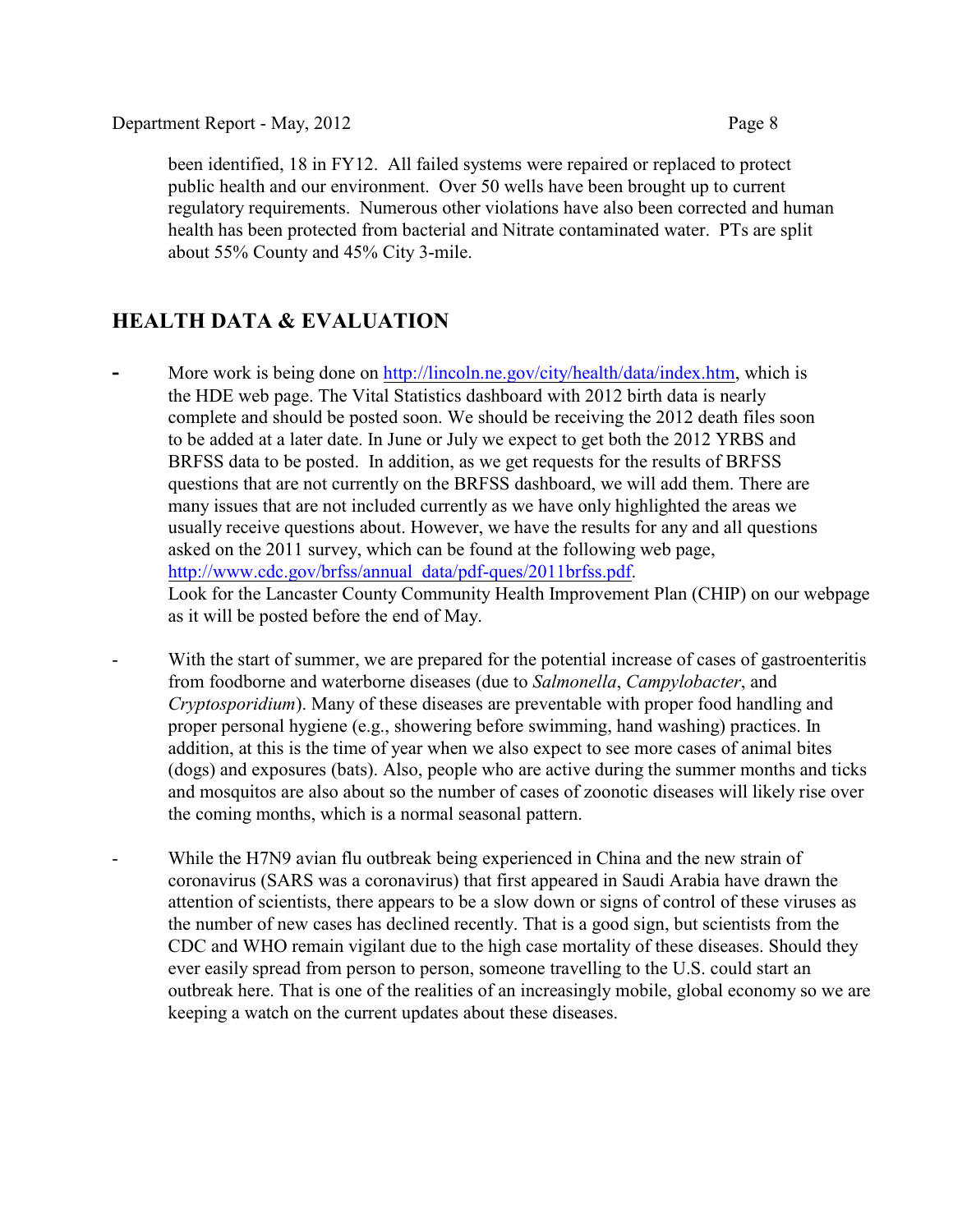# **HEALTH PROMOTION & OUTREACH**

#### **Chronic Disease Prevention/Nutrition and Physical Activity**

- Summer staff have been hired and trained for the 2013 Summer Food Service Program (SFSP). The SFSP starts on May 29 with 31 sites scheduled to participate. Mike Heyl, the LLCHD SFSP coordinator, has provided training to all the site supervisors. Supervisors are trained using USDA guidelines for food service including food distribution, safe food temperatures, serving times, managing 'seconds', ordering meals for each day, and all other criteria for ensuring the safe and appropriate distribution of breakfasts and lunches to the children at the sites. An anticipated 100,000 meals will be served in the ten weeks of the SFSP. The Food Bank of Lincoln and Anderson Ford have donated trucks to use for food distribution throughout the summer.
- Staff helped facilitate National Bike to School Day events held at Prescott, Lakeview, and Sheridan Elementary schools on May  $8<sup>th</sup>$ . 160 students biked to Sheridan, which is approximately one-third of the total school enrollment. Support from Safe Kids, Safe Routes Nebraska, AAA Nebraska, Cycle Works, and Bike Rack made the events successful. Bike education classes were provided for all  $3<sup>rd</sup>$ ,  $4<sup>th</sup>$ , and  $5<sup>th</sup>$  graders at Lakeview Elementary on April 12 as a lead-in to their annual bike rodeo which hosted over 80 students, almost tripling the turnout of the previous year.

#### **Injury Prevention**

- Staff and members of the Water Safety Task Force coordinated water safety education activities at Beattie Elementary School. 210 K-3rd grade students participated in four stations to learn about fencing regulations for pools, importance of and how to use life jackets, rules of the pool, and what to do if they see someone in trouble in the water.

#### **Tobacco Prevention**

- Staff worked with 22 students from the Bryan Community Focus Program -13 youth from the parenting class and 9 youth from the Families in Crisis class. Most of these students use tobacco. They were provided information on secondhand smoke and its effect on infants and children, the health effects of tobacco use, and information on cessation resources including the Nebraska Tobacco Quit Line.
- Staff participated in the Earth Day Celebration at Antelope Park and made "Play Tobacco Free" buttons to provide with park policy information. The Earth Day website included the tobacco free park information. Numerous "Play Tobacco Free" banners have been produced to use at public park events with an emphasis on the ball fields. The City's on-hold telephone message is currently a 'Play Tobacco Free' message.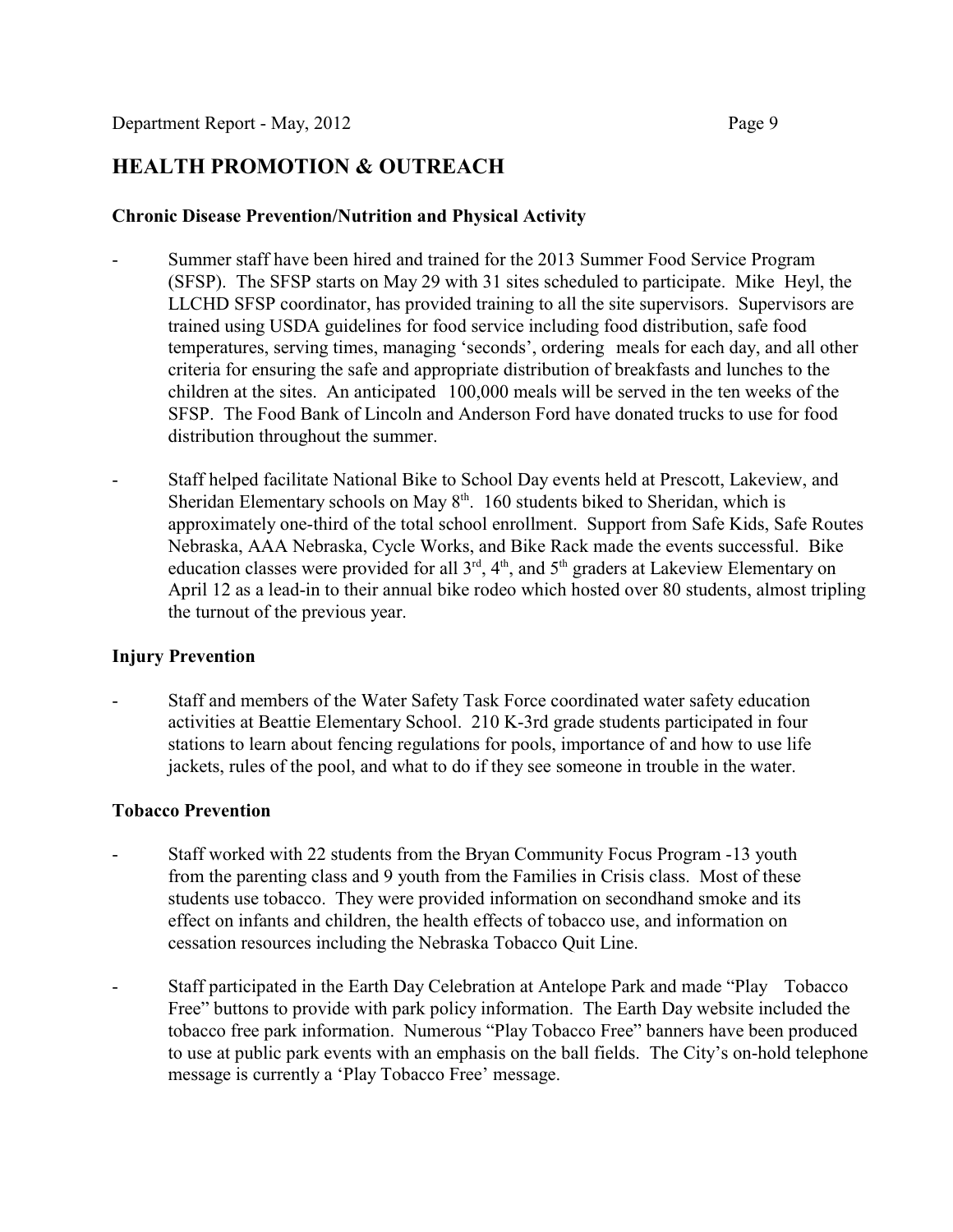- Operation Storefront (Youth Against Tobacco Advertising and Promotion) was conducted with 18 youth leaders and 6 adults. Teams of 6 youth and 2 adults visited 28 tobacco retail stores to learn more about tobacco advertising and promotion. They especially looked at the placement of tobacco products as well as the amount of advertising both inside and outside of the stores. All youth and adults were trained on this nationally done program, and all store managers were personally contacted prior to the Operation Storefront assessment. This project helps teens recognize that they are more likely to be influenced to smoke by cigarette advertising than they are by peer pressure. Youth are more than twice as likely as adults to recall tobacco advertising (Campaign for Tobacco Free Kids). Youth share their experiences with other youth at various youth/adult events.

# **INFORMATION & FISCAL MANAGEMENT**

- Division Manager and Fiscal Supervisor are meeting with the Management teams for each division to review the FY 2013 fiscal status.
- HDE and IFM met to review collaborative projects and enhance our coordinated approach to support for Department programs.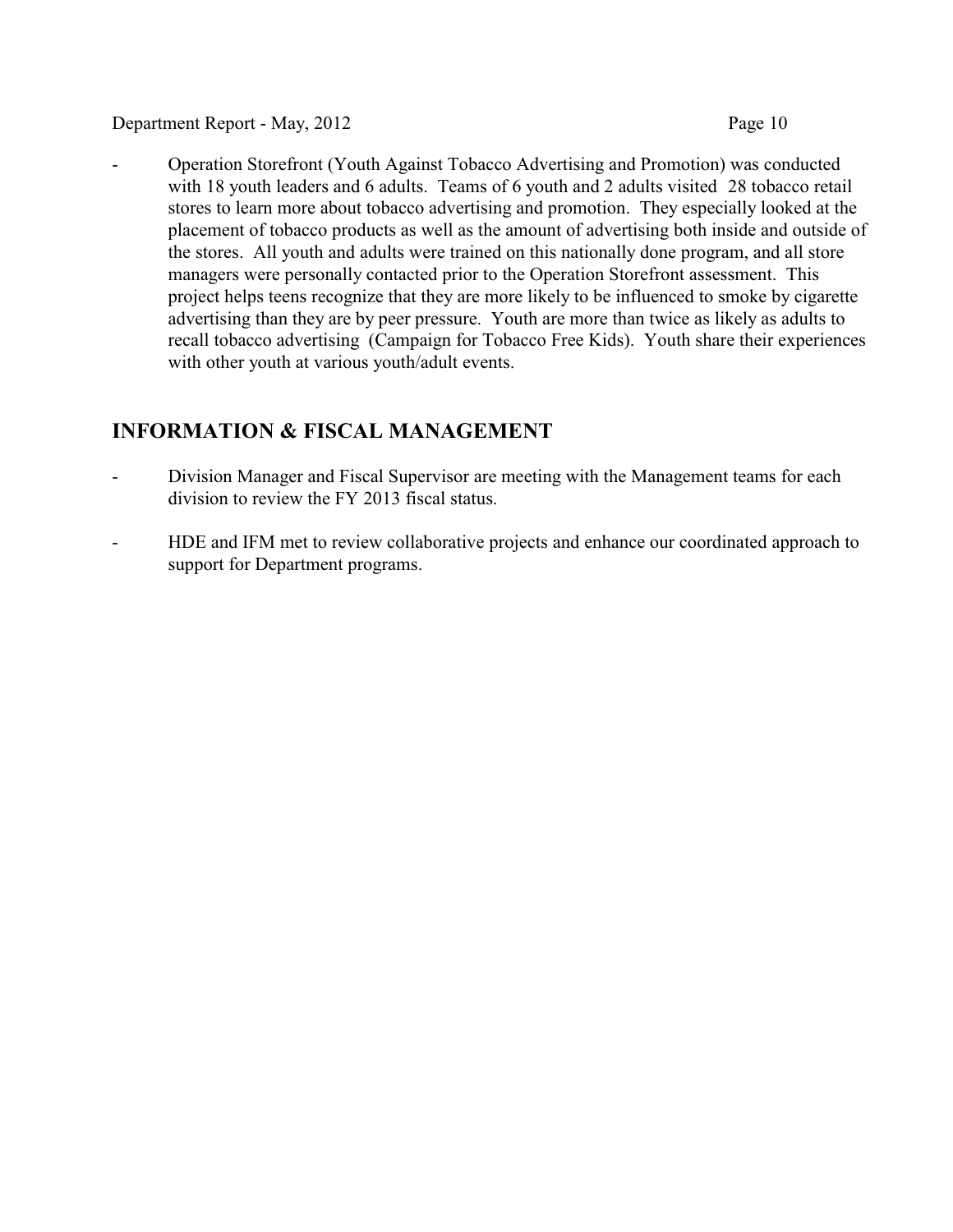

**LINCOLN CITY LIBRARIES** 136 South 14th Street Lincoln, Nebraska 68508-1899 402-441-8500 lincolniibraries.org

June 5, 2013

Carl Eskridge, Chair **Lincoln City Council** 555 S 10<sup>th</sup> Street Lincoln, NE 68508

Dear Councilman Eskridge:

As of August 31, 2013, a vacancy will exist on the Library Board due to the expiration of the two year term of Marthaellen Florence.

Ms. Florence was appointed in 2011 to complete the last two years of a term due to the resignation of a Board member. Ms. Florence has expressed interest in being reappointed to a full seven year term. At its May 21<sup>st</sup> meeting, the Library Board agreed to support the reappointment of Ms. Florence.

In previous years when a Board member has expressed interest in being reappointed after serving for only a short time, the Council has either reappointed the board member with no public search, or has requested the Library Board announce the upcoming vacancy and accept applications with the understanding that a current board member intends to reapply. We are open to filling this vacancy using either method.

The Library Board is seeking input from the City Council regarding its preference for the application process for filling the 2013-2020 term on the board. I look forward to hearing from you.

Sincerely.

Pat Leach **Library Director**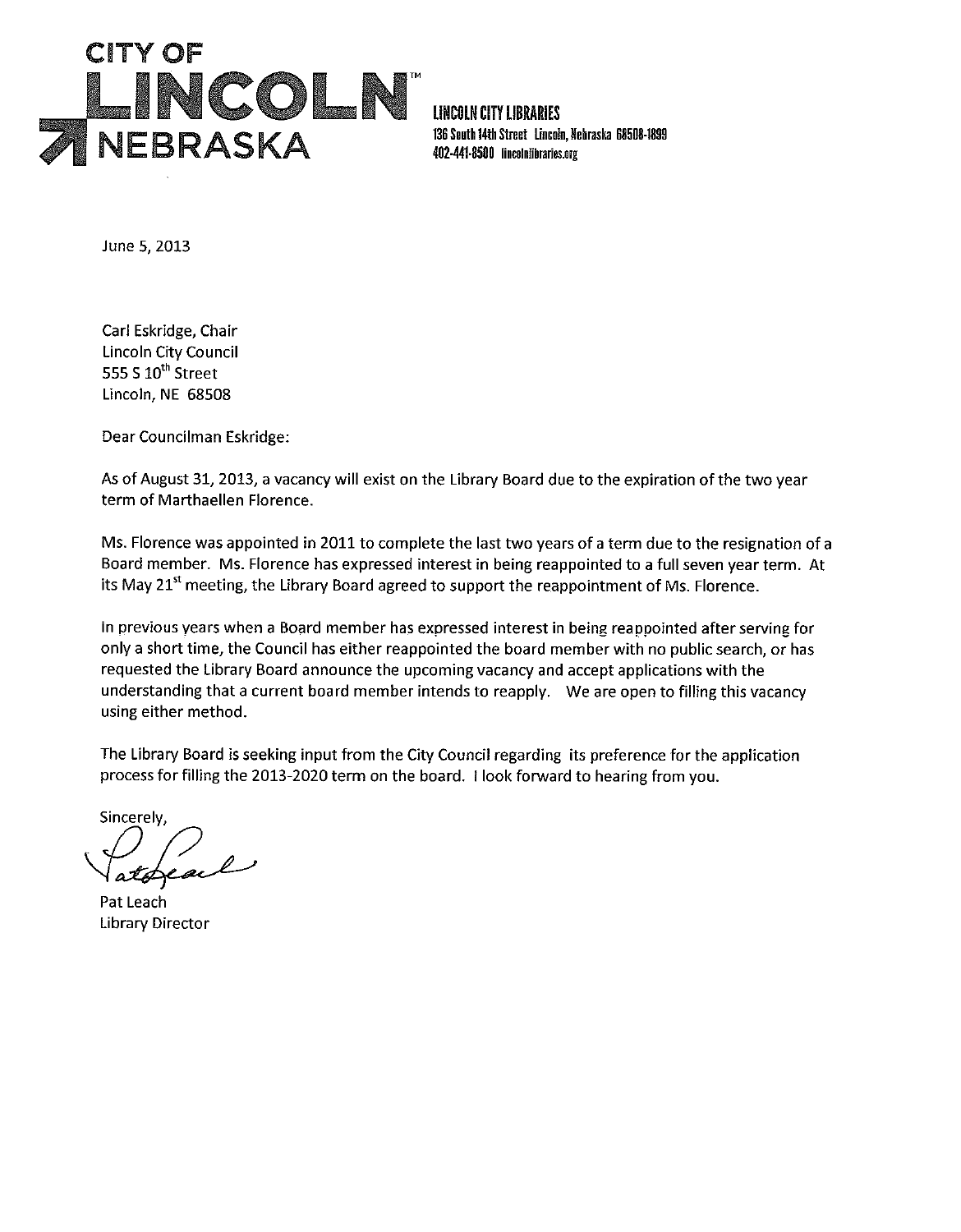# **\*\* ACTION BY PLANNING COMMISSION \*\* June 12, 2013**

**NOT ICE: The Lincoln/Lancaster County Planning Commission will hold a public hearing on Wednesday, June 12, 2013, at 1:00 p.m., in Hearing Room 112 on the first floor of the County-City Building, 555 S. 10<sup>th</sup> St., Lincoln, Nebraska, on the following items. For more information, call the Planning Department, (402) 441-7491.**

> **The Planning Commission will meet immediately following the regular meeting on Wednesday, June 12, 2013, in Room 113 of the County-City Building, for a briefing by Planning staff on proposed text amendments for decks in rear yards and miscellaneous zoning and subdivision amendments, and Part 1 of Planning Department self-assessment.**

**\*\*PLEASE NOTE: The Planning Commission action is final action on any item with a notation of "FINAL ACTION". Any aggrieved person may appeal Final Action of the Planning Commission to the City Council or County Board by filing a Notice of Appeal with the City Clerk or County Clerk within 14 days following the action of the Planning Commission.** 

**The Planning Commission action on all other items is a recommendation to the City Council or County Board.** 

# **AGENDA**

# **WEDNESDAY, JUNE 12, 2013**

#### [**All Members present**]

Approval of minutes of the regular meeting held May 29, 2013. **\*\*APPROVED, 7-0 (Beecham abstained)\*\***

## **1. CONSENT AGENDA (Public Hearing and Administrative Action):**

# **PERMITS:**

1.1 Special Permit No. 13019, for authority to sell alcoholic beverages for Page consumption off the premises, on property generally located at S. 25th Street 01 and O Street (2555 O Street). **\*\*\* FINAL ACTION \*\*\* Staff recommendation: Conditional Approval Staff Planner: Brian Will, 402-441-6362, bwill@lincoln.ne.gov Planning Commission 'final action': CONDITIONAL APPROVAL, as set forth in the staff report dated May 28, 2013, 8-0. Resolution No. PC-01338.**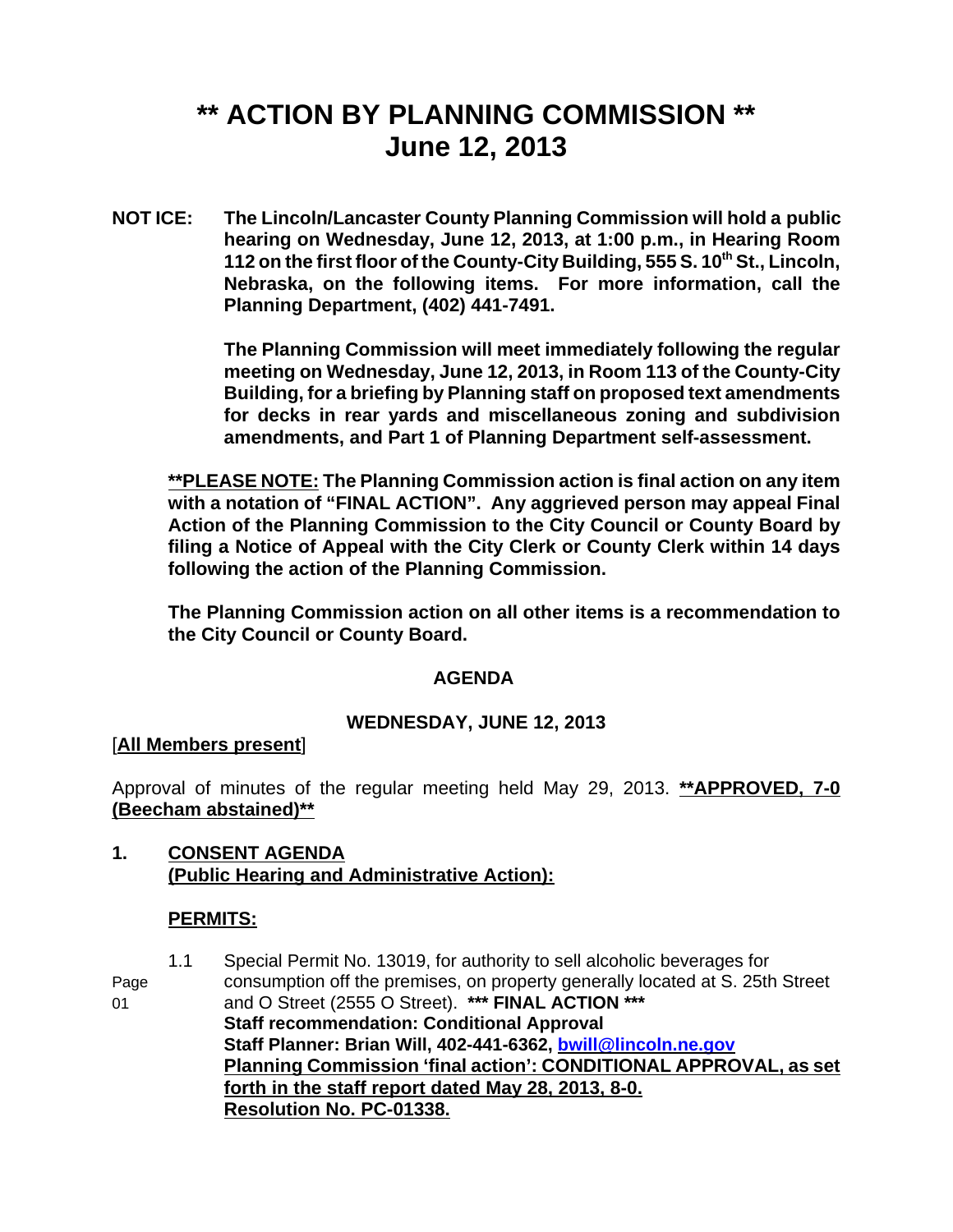### **2. REQUESTS FOR DEFERRAL: None.**

#### **3. ITEMS REMOVED FROM CONSENT AGENDA: None.**

 **\* \* \* \* \* \* \* \* \*** 

## **AT THIS TIME, ANYONE WISHING TO SPEAK ON AN ITEM NOT ON THE AGENDA, MAY DO SO**

#### **\* \* \* \* \* \* \* \* \* \***

#### **PENDING LIST:** *None*

#### **Planning Dept. staff contacts:**

| Stephen Henrichsen, Development Review Manager                               |                    | 402-441-6374 shenrichsen@lincoln.ne.gov |
|------------------------------------------------------------------------------|--------------------|-----------------------------------------|
| David Cary, Long Range Planning Manager                                      | $402 - 441 - 6364$ | dcary@lincoln.ne.gov                    |
|                                                                              |                    | pbarnes@lincoln.ne.gov                  |
| Michael Brienzo, Transportation Planner  402-441-6369                        |                    | mbrienzo@lincoln.ne.gov                 |
| Tom Cajka, Planner  402-441-5662                                             |                    | tcajka@lincoln.ne.gov                   |
|                                                                              |                    | ceichorn@lincoln.ne.gov                 |
| Brandon Garrett, Planner  402-441-6373                                       |                    | bgarrett@lincoln.ne.gov                 |
| Stacey Groshong Hageman, Planner  402-441-6361                               |                    | slhageman@lincoln.ne.gov                |
|                                                                              |                    | shartzell@lincoln.ne.gov                |
| David Pesnichak, Transportation Planner  402-441-6363                        |                    | dpesnichak@lincoln.ne.gov               |
|                                                                              |                    |                                         |
| Ed Zimmer, Historic Preservation Planner 402-441-6360 ezimmer@lincoln.ne.gov |                    |                                         |

**\* \* \* \* \***

**The Planning Commission meeting which is broadcast live at 1:00 p.m. every other Wednesday will be rebroadcast on Sundays at 1:00 p.m. on 5 City TV, Cable Channel 5.**

**\* \* \* \* \***

**The Planning Commission agenda may be accessed on the Internet at http://www.lincoln.ne.gov/city/plan/pcagenda/index.htm**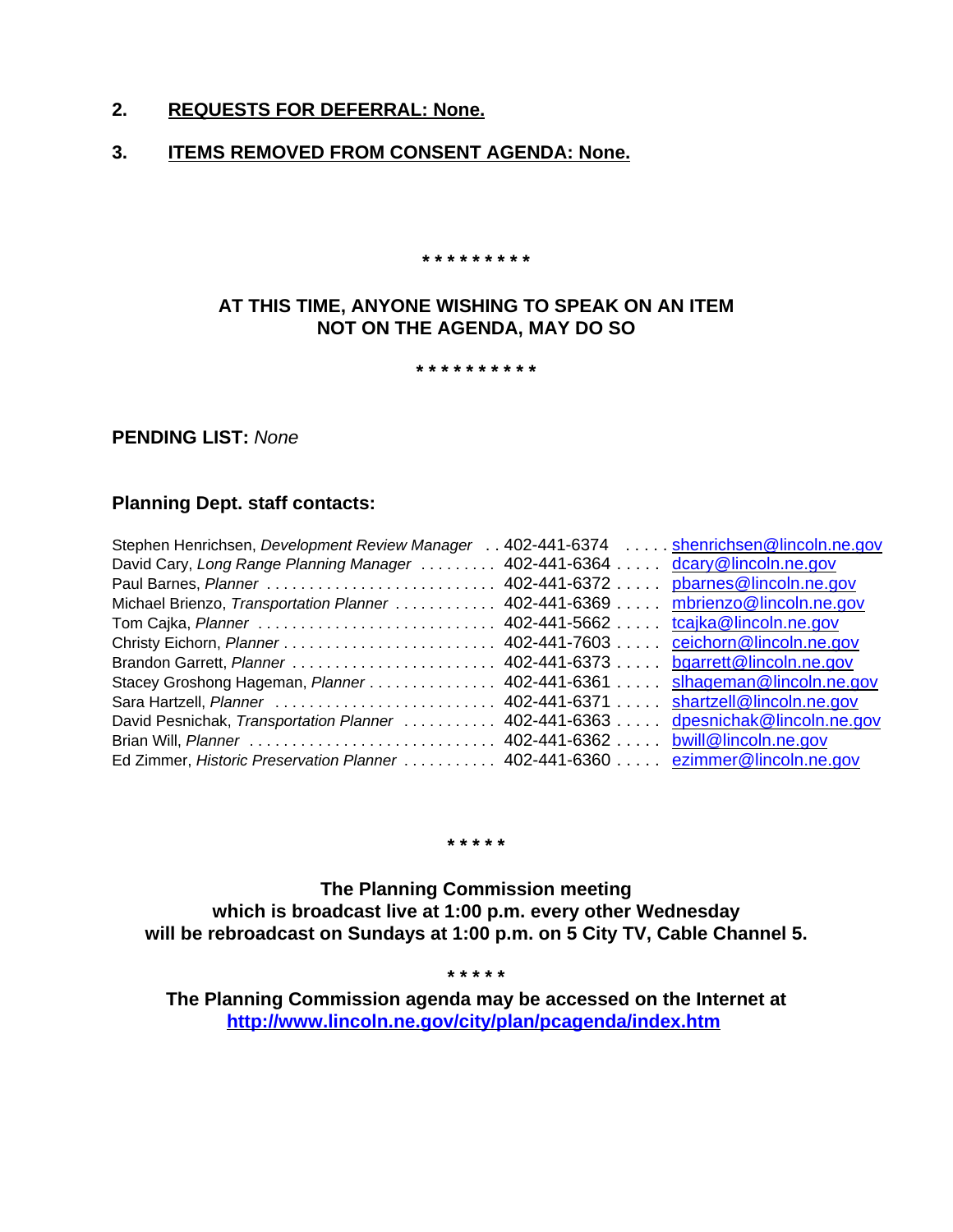# **PLANNING COMMISSION FINAL ACTION**

NOTIFICATION

- **TO** : Mayor Chris Beutler Lincoln City Council
- **FROM** : Jean Preister, Planning
- **DATE** : June 12, 2013

**RE :** Notice of final action by Planning Commission: June 12, 2013

Please be advised that on June 12, 2013, the Lincoln City-Lancaster County Planning Commission adopted the following resolution:

**Resolution No. PC-01338,** approving Special Permit No. 13019, with conditions, requested by Careylou, Inc., for authority to sell alcoholic beverages for consumption off the premises at EZ GO Convenience Store, generally located at 2555 O Street.

This is final action unless appealed to the City Council by filing a notice of appeal with the City Clerk within 14 days of the action by the Planning Commission.

The Planning Commission Resolutions+ may be accessed on the internet at www.lincoln.ne.gov (Keyword = PATS). Use the "Search Selection" screen and search by application number (i.e. SP13019). The Resolution and Planning Department staff report are in the "Related Documents" under the application number.

Q:\shared\wp\jlu\2013 ccnotice\061213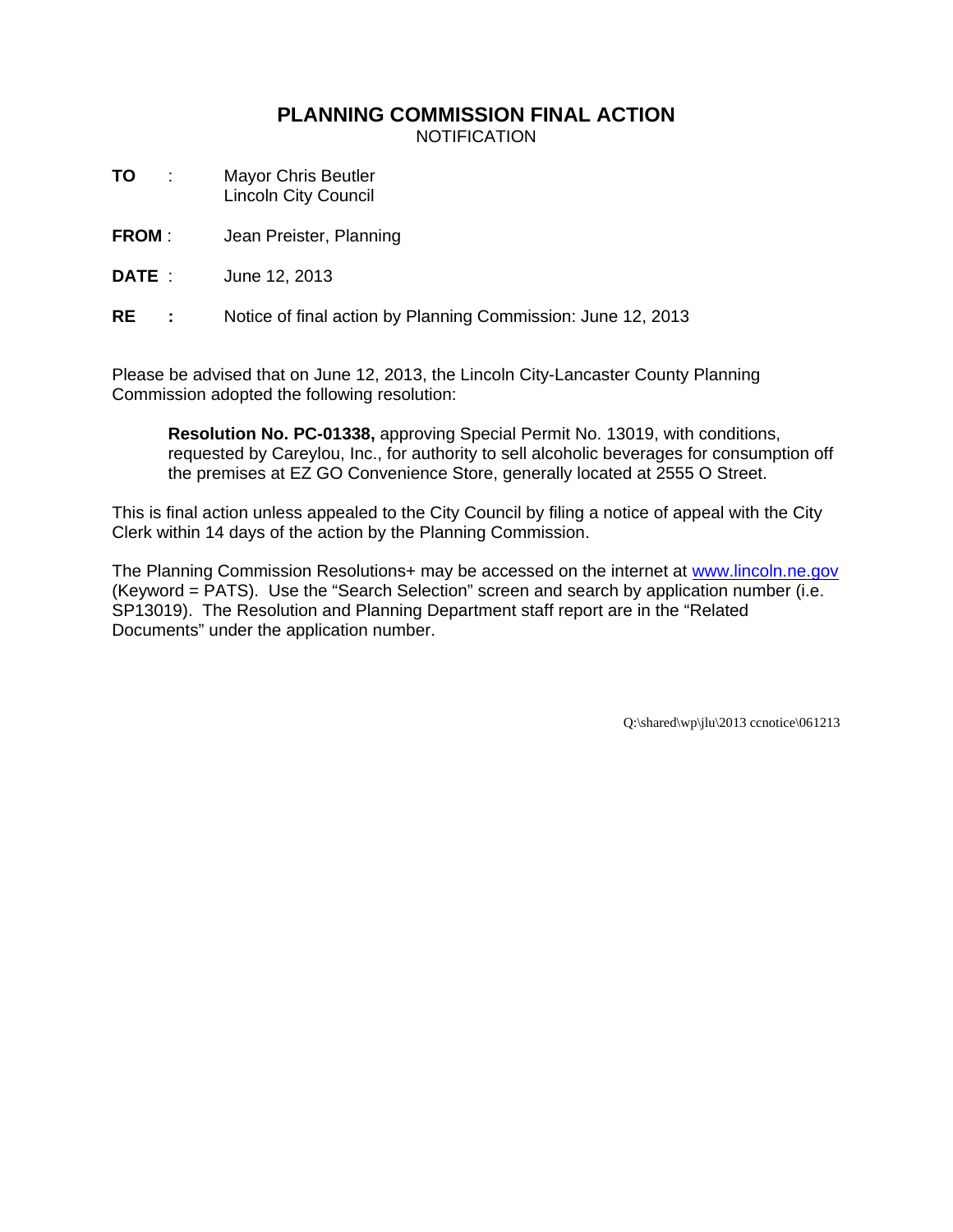

# *Memorandum*

| Date: | June 11, 2013 |  |
|-------|---------------|--|
|-------|---------------|--|

- $To: \leftrightarrow$  City Clerk
- *From:* ♦ Teresa McKinstry, Planning Dept.
	- $Re: \rightarrow$  Administrative Approvals
	- $cc:$   $\rightarrow$  Jean Preister

This is a list of the administrative approvals by the Planning Director from June 4, 2013 through June 10, 2013:

**Administrative Amendment No. 13029** to Preliminary Plat No. 03004, Northbank Junction, approved by the Planning Director on June 6, 2013, requested by ESP, Inc., to revise the general notes, lot layout in Blocks 17 and 19 and the street profiles for N. 50<sup>th</sup> St., N. 49<sup>th</sup> St. and Alvo Rd., on property generally located at N. 56<sup>th</sup> St. and Alvo Rd.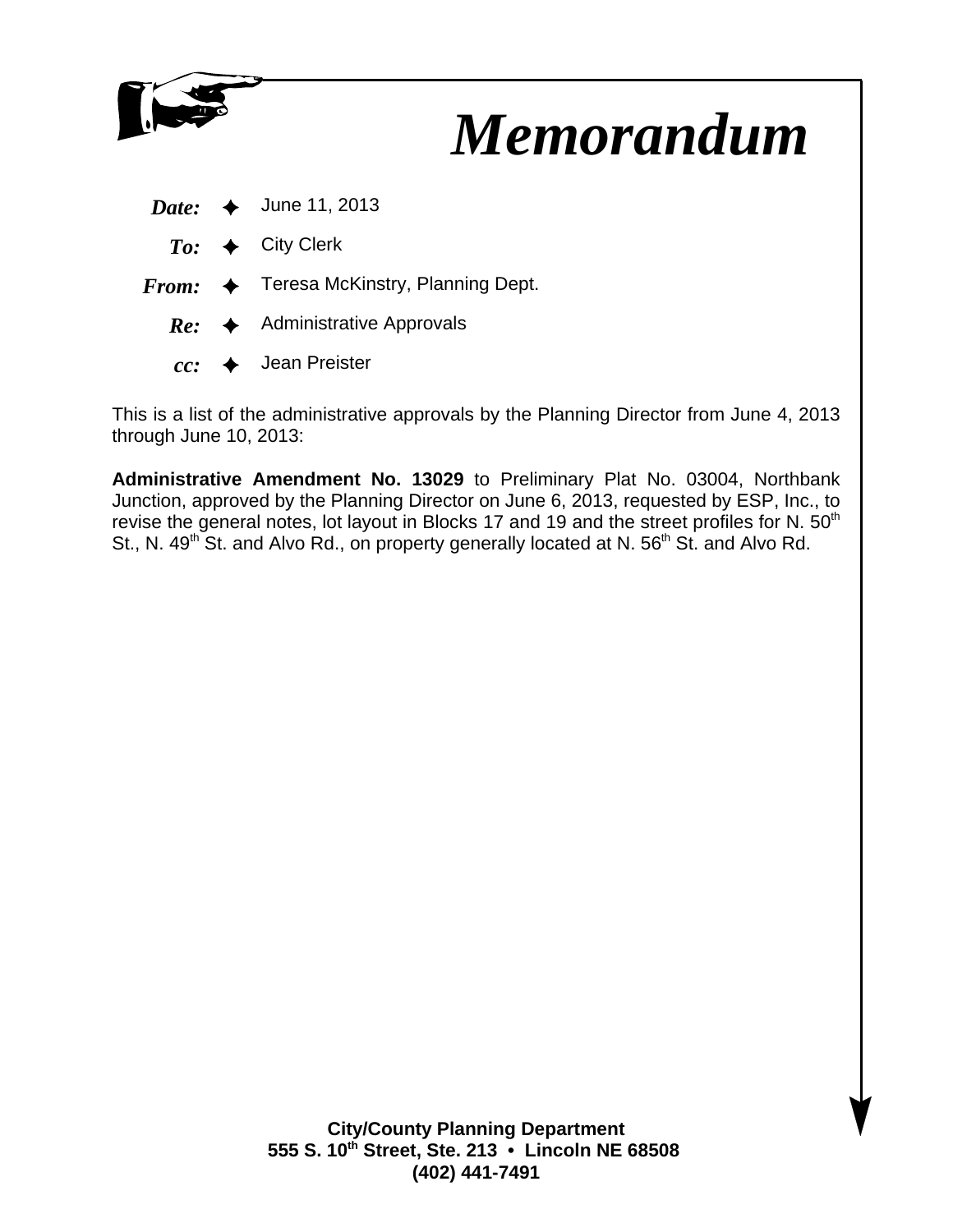#### **Mary M. Meyer**

**From:** WebForm [none@lincoln.ne.gov]<br> **Sent:** Wednesday, June 12, 2013 4:56 F Sent:<br> **Sent:**<br>
To: Council Packet<br>
Council Packet **To:** Council Packet<br> **Subject:** InterLinc: Counc **Subject:** InterLinc: Council Feedback

InterLinc: City Council Feedback for General Council

Name: Dave Wessels Address: 4324 D street City: Lincoln, NE 68510

Phone: 402 486 3198 Fax: Email: dw2x4@aol.com

Comment or Question:

 I would like to know why in a city of 250000 + that there is only one cable tv company. It seems to me that the have a monopoly. They charge what they want and are becoming very expensive. I think we need more companies to give peaple a choice.

Thanks Dave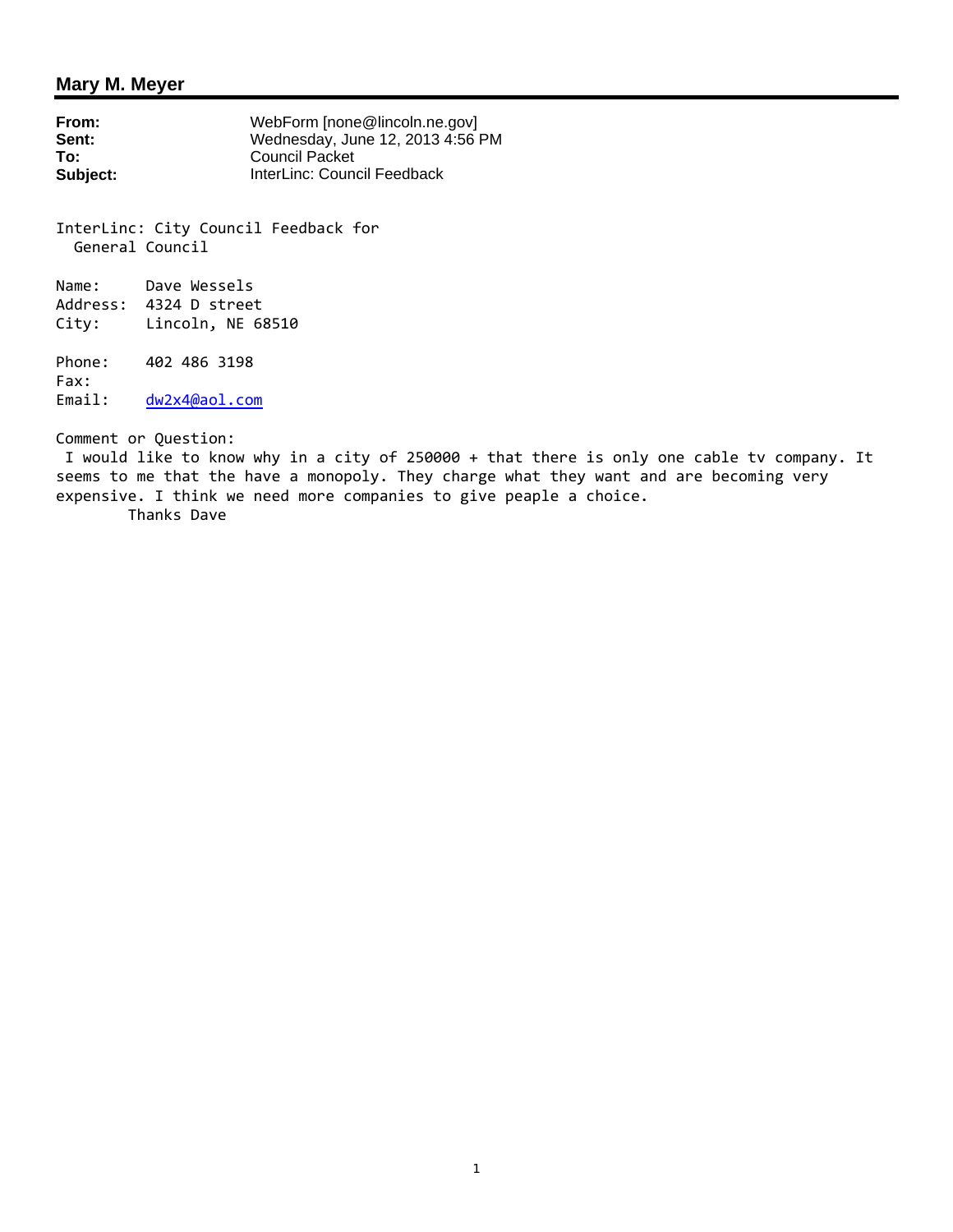$\sim$ 



# Media Release

| To:   | Media                                            |
|-------|--------------------------------------------------|
| CC:   | Mayor's Office, Lincoln City Council             |
| From: | Lori Vrtiska Seibel, President/CEO, 402-436-5516 |
| Date: | June 13, 2013                                    |
| Re:   | Community Health Endowment Annual Awards         |

# **Community Health Endowment Announces Annual Awards**

The Community Health Endowment (CHE) of Lincoln has selected the recipients of their annual awards. These celebrated awards were presented at CHE's Annual Meeting with the Community on June 12, 2013.

Receiving the HORIZON AWARD, which recognizes a person or group who is enriching the community by sharing their time, resources and talents to make Lincoln the healthiest community in the nation, was Captain Joseph Wright with the Lincoln Police Department (LPD). Captain Wright was selected for his leadership in LPD's efforts to effectively serve people who experience behavioral health issues.

Receiving the CLOSING THE GAP AWARD, which recognizes a person, program, or agency that has made a significant contribution toward addressing health disparities in our community, was Maria Prendes-Lintel, Ph.D. Dr. Prendes-Lintel was recognized for her work to reduce health inequities, specifically in immigrant and refugee populations with post-traumatic stress disorder and her work to train current and future behavioral health providers.

CHE was also pleased to award the first annual MICHAEL J. TAVLIN AWARD FOR BOARD LEADERSHIP to Michael J. Tavlin. During his 15 year association with CHE, Mr. Tavlin has played a significant role in establishing and leading its efforts to create a healthier community. This award will be given annually to an individual who has provided extraordinary board serve to a local non-profit agency. In addition to the award, the recipient will designate an agency to receive a \$1,000 stipend for board training and education.

# For more information or for photographs of the award recipients, contact CHE at 402/436-5516.

250 N. 21st Street, Suite 2, Lincoln, NE 68503 www.CHELincoln.org @ 402.436.5516 Fax 402.436.4128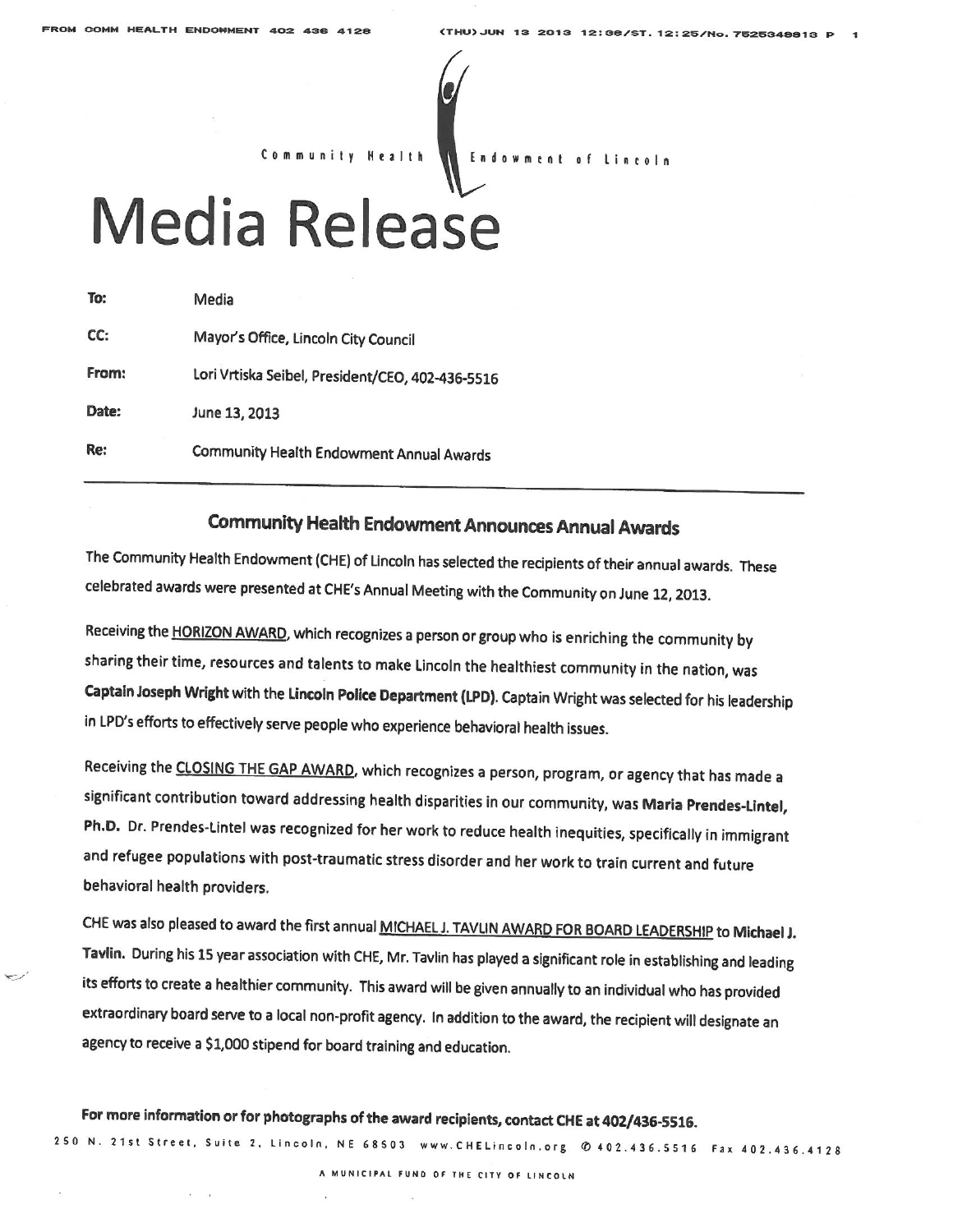# **DIRECTORS' AGENDA ADDENDUM MONDAY, JUNE 17, 2013**

# **I. CITY CLERK**

# **II. MAYOR & DIRECTORS' CORRESPONDENCE**

# **MAYOR**

1. NEWS ADVISORY. Mayor Beutler's public schedule for the week of June 15, 2013 through June 21, 2013.

# **III. DIRECTORS**

# **URBAN DEVELOPMENT**

1. Lincoln's First Protected Bikeway is Coming, Informational Open house, Tuesday, June 25<sup>th</sup>, 5:00 p.m. - 7:30 p.m., at St. Paul United Methodist Church.

# **IV. COUNCIL MEMBERS**

# **V. CORRESPONDENCE FROM CITIZENS**

- 1. LES Administrative Board meeting agenda for Friday, June 21, 2013. Full agenda and support materials can be found at www.les.com.
- 2. InterLinc correspondence from Brent Stehlik inquiring about "no smoking" in the Haymarket entertainment district.

F:\FILES\CITYCOUN\Addendum 2013\June 2013\Addendum 06.17.13.wpd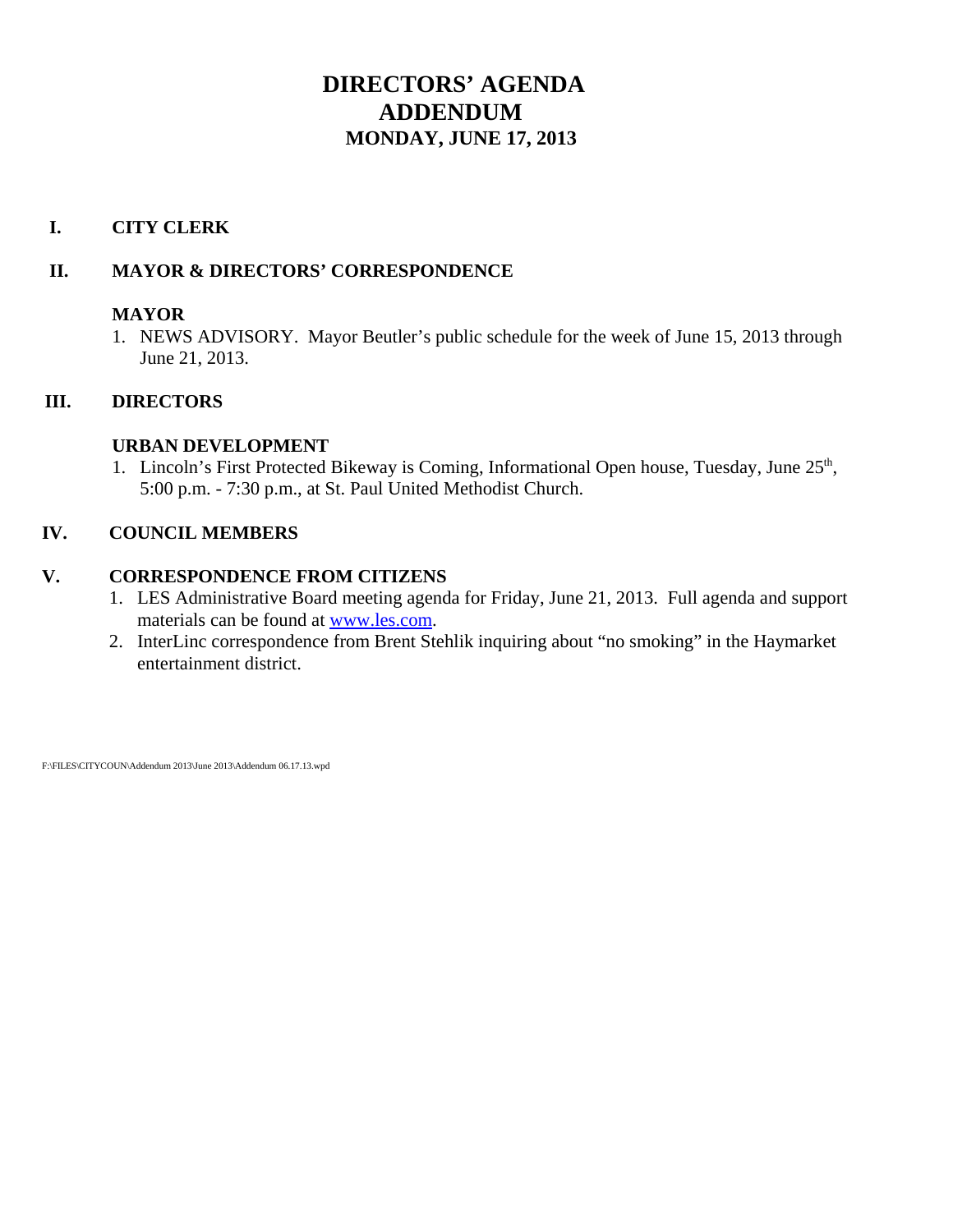

# **NEWS ADVISORY**

MAYOR CHRIS BEUTLER lincoln.ne.gov

Date: June 14, 2013 Contact: Diane Gonzolas, Citizen Information Center, 402-441-7831

# **Mayor Beutler's Public Schedule Week of June 15 through 21, 2013** *Schedule subject to change*

Saturday, June 15

• 20th anniversary of the commissioning of USS Nebraska submarine, remarks and medallion presentations - 4 p.m., Champion's Club, 707 Stadium Drive

Monday, June 17

• Lincoln Independent Business Association luncheon program - noon, Holiday Inn Downtown, 141 N. 9th St.

Tuesday, June 18

- KLIN 8:10 a.m.
- Oliverde Summer Kick Off Cook Out, remarks 6:30 p.m., 201 N. 7th St., Suite 108, under the canopy behind the store

Wednesday, June 19

• Lincoln Police Department Police Academy graduation, remarks - 7 p.m., Lancaster Room, Cornhusker Marriott, 333 S. 13th St.

Thursday, June 20

- KFOR 7:45 a.m.
- Retirement dinner for Rod Bates, NET, remarks 6 p.m., Country Club of Lincoln, 3200 S. 24th St.

Friday, June 21

• New Americans Task Force, proclamation - 12:30 p.m., Lincoln-Lancaster County Health Department, 3140 "N" St. (downstairs conference room)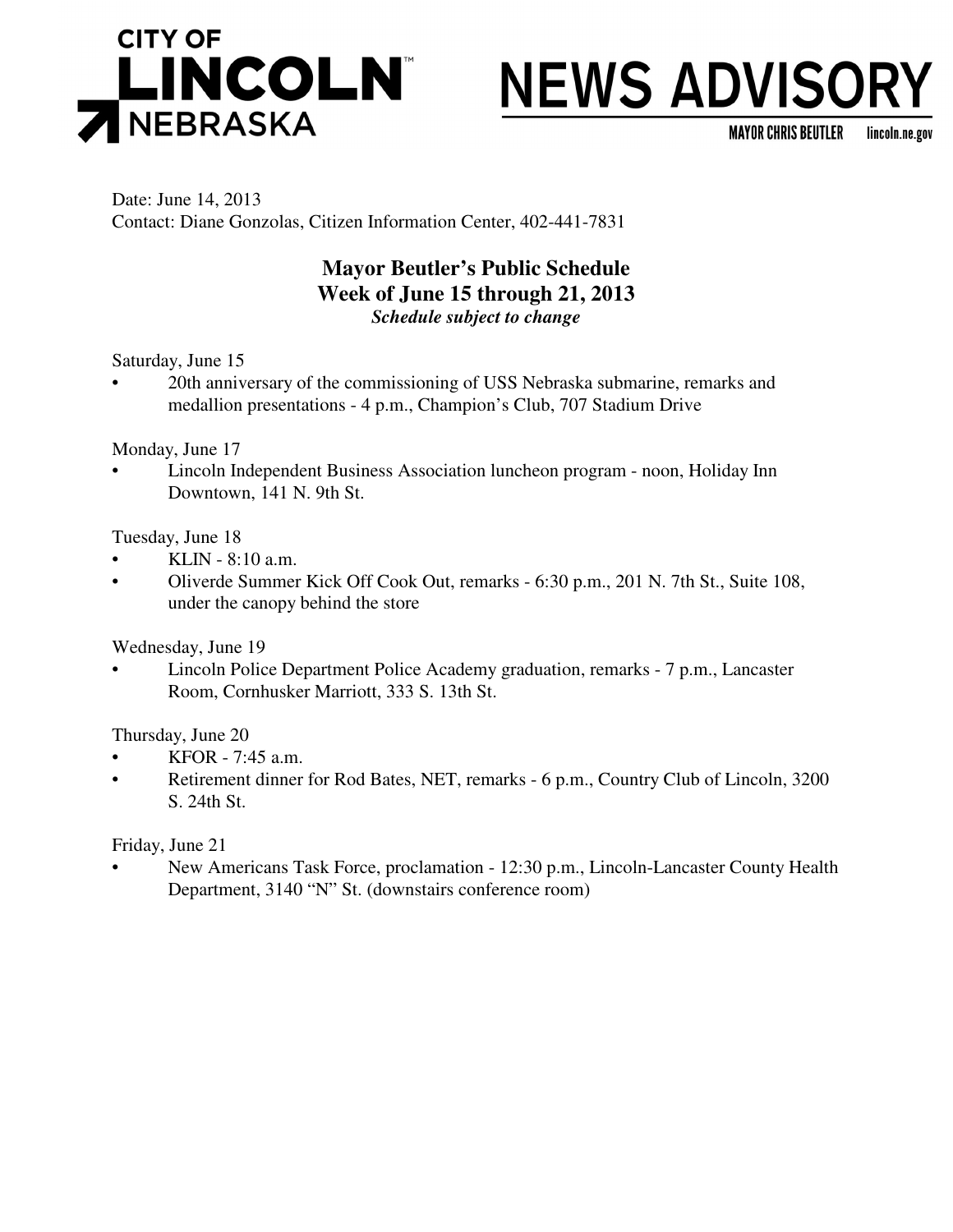# **Mary M. Meyer**

**From:** Kristi K. Nydahl<br> **Sent:** Mondav. June 1 Sent:<br> **Sent:**<br>
Council Packet<br>
Council Packet **To:** Council Packet<br> **Subject:** N Street Protect **Subject:** N Street Protected Bikeway Open House, Tuesday, June 25th



# **Lincoln's First Protected Bikeway is Coming!!!**

Come find out about the N Street Protected Bikeway

> **Open House Tuesday, June 25th 5-7:30 p.m.**

St. Paul United Methodist Church 1144 M Street Dining Room (enter on N Street)

Please contact Ernie Castillo at ecastillo@lincoln.ne.gov with any questions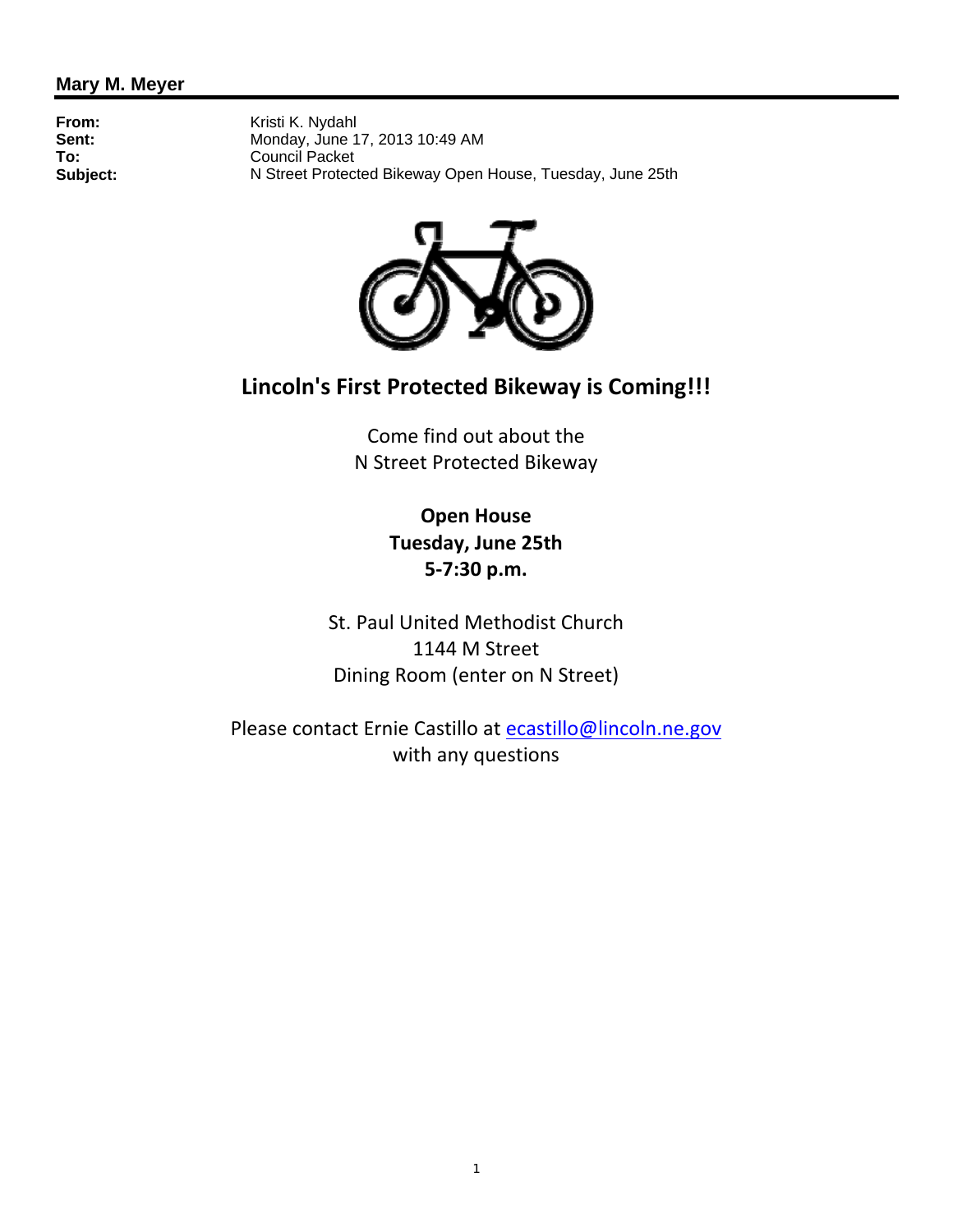

1040 O Street, P.O. Box 80869 Lincoln, NE 68501-0869

> **AGENDA LES ADMINISTRATIVE BOARD**  Friday, June 21, 2013 – 9:30 A.M. LES Board Room 1040 "O" Street

#### **9:30 A.M.**

- **1. Call to Order**
- **2. Approval of Minutes of the May 17, 2013 Regular Meeting of the LES Administrative Board**
- **3. Comments from Customers**

#### **4. Committee Reports**

- A. Finance & Audit Committee
- B. Personnel & Organization Committee
- C. District Energy Corporation (DEC) International District Energy Association Conference Report

#### **5. Administrator & CEO Reports**

- A. Six-Month Claims Report
- B. Legislative & Regulatory Update

#### **6. Chief Operating Officer's Reports**

- A. 2013 Construction Review and Outlook
- B. District Energy Corporation (DEC) Projects Update
- C. Reliability Compliance Update
- **7. \*Executive Session Administrator and CEO Performance Review LES Resolution 2013-7**

#### **8. Other Business**

- A. Monthly Financial and Power Supply Reports
- B. Miscellaneous Information
- **9. Adjournment**
- **\* Denotes Action Items**

 **Next Regular Administrative Board meeting Friday, July 19, 2013.**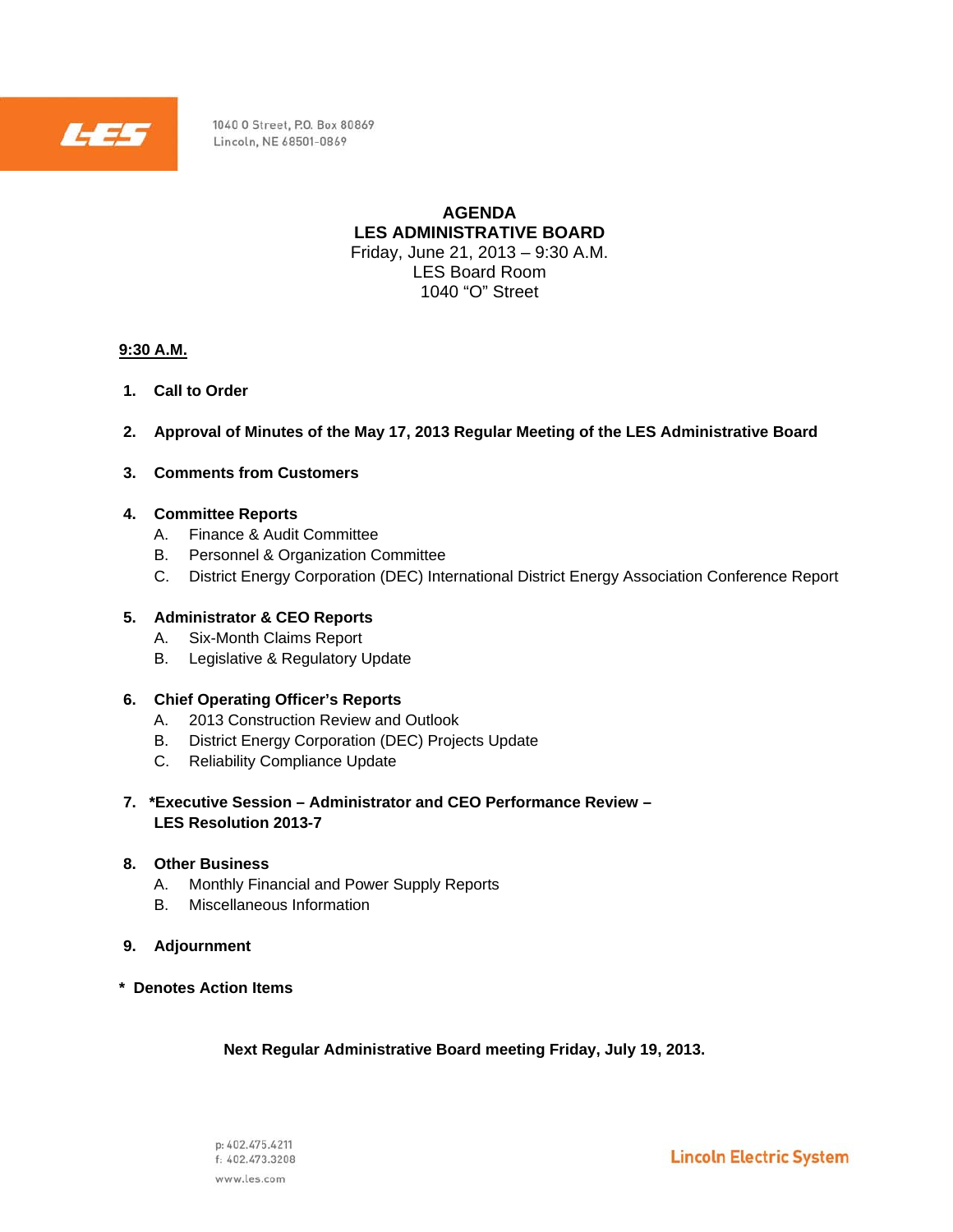#### **Mary M. Meyer**

| From:    | WebForm [none@lincoln.ne.gov]  |
|----------|--------------------------------|
| Sent:    | Monday, June 17, 2013 10:56 AM |
| To:      | Council Packet                 |
| Subject: | InterLinc: Council Feedback    |

InterLinc: City Council Feedback for General Council

Name: Brent Stehlik Address: 301 Eastridge Dr City: Lincoln, NE 68510

Phone: 402-489-9395 Fax: 402-489-8150 Email: brent.stehlik@bka-cpa.com

Comment or Question:

In the various newspapeer articles I have read about the "Haymarket" entertainment district I haven't seen any information about smoking in the area. I hope there will be no smoking, or at least designated smoking areas, so that non-smokers will have some protection from second hand smoke. I think there should also be a "buffer" around the fenced area so people don't just stand and smoke outside the fence while talking to friends inside.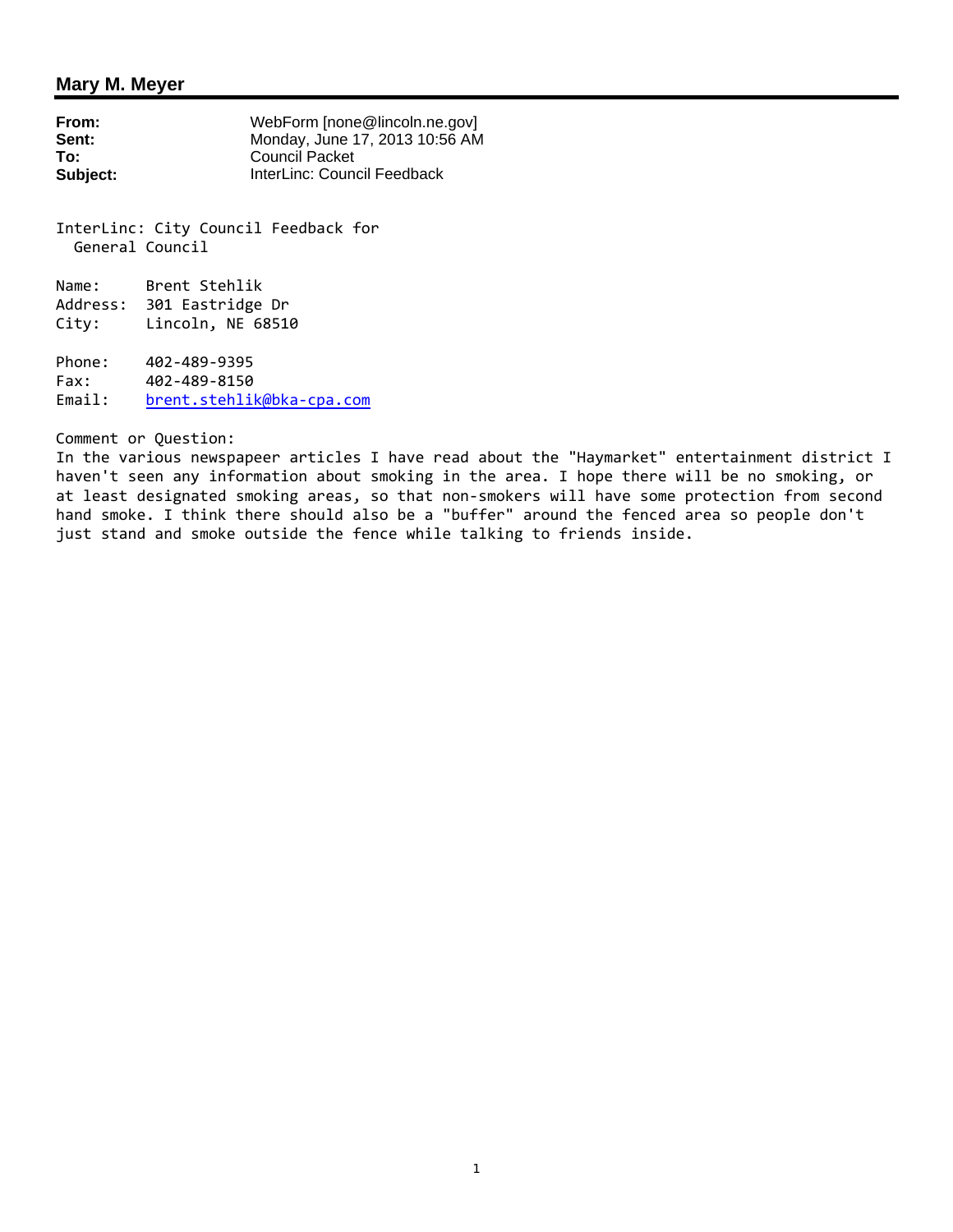# **MINUTES DIRECTORS' MEETING MONDAY, JUNE 17, 2013**

- **Present:** Carl Eskridge, Chair; Doug Emery, Vice Chair; Leirion Gaylor Baird; Trent Fellers: Jonathan Cook; Roy Christensen; and Jon Camp
- **Others:** Teresa Meier, City Clerk; Rick Hoppe, Chief of Staff; Judy Halstead, Health Department Director; Pat Leach, Libraries Director; Rod Confer, City Attorney; Tonya Peters, Assistant City Attorney; and Hallie Salem, Community Development Program Specialist

Chair Eskridge opened the meeting at 2:04 p.m. and announced the location of the Open Meetings Act.

# **I. CITY CLERK**

Meier reported on the formal agenda the following Liquor Resolutions would be called together: Items 13 & 14, Items 15 & 16, Items 17 & 18, Items 19 & 20, Items 21 & 22, and Items 23 & 24. On Item 32 have a Motion to Amend.

Eskridge added the first item is a presentation by Police Chief Peschong, and Council will vote on the liquor resolutions. Cook asked, we wait and then go to consent and liquor? Meier stated once done with the consent will call for the vote.

Camp asked if Meier could give Council the liquor categories? Which ones do we normally have? Meier gave explanation of each Class, starting with Class A, through Class I, typically the restaurants.

# **II. MAYOR**

- 1. NEWS RELEASE. Mayor presents May Award of Excellence to Chris Plock of Information Services.
- 2. NEWS RELEASE. Register now for Ager Play Center summer classes.
- 3. NEWS RELEASE. "Uncle Sam Jam 2013" brings back live music. July  $3<sup>rd</sup>$  at Oak Lake Park.

Hoppe stated on July  $2<sup>nd</sup>$ , 10:00 a.m., the Mayor will give a State of the City Address, and invite Council. With the new Council thought it would be a good time for the Mayor to present and start conversations on the City's direction. Cook asked when is the Address usually presented? Hoppe replied commonly in September but skipped a year. Since it's almost been 2 years will present.

Hoppe added at the last Cabinet Meeting we asked Directors to come and discuss what they were doing with the time saved from the bi-annual budget. A number of items with efficiencies discussed. Would like to share with Council. Possibly 10 to 15 minutes at the beginning of the next Director's meeting? Eskridge stated would be worthwhile.

# **III. DIRECTORS CORRESPONDENCE**

# **HEALTH DEPARTMENT**

- 1. Lincoln Lancaster County Board of Health meeting minutes of May 14, 2013.
- 2. Lincoln Lancaster County Health Department report, May, 2013.

Halstead stated this regards the article on the Nebraska Department of Environmental Quality identifying lead in Lincoln soil. The original site was 900 P Street, the Champions Club parking lot. Northwestern Metal present until 1961, when the University purchased. The NDEQ tested and identified some elevated lead in the soil. As a result wanted to test in the North Bottoms neighborhood. After letters, twenty people volunteered to test their soil. Approximately 9 yards had elevated lead in the soil. The NDEQ asked the EPA to come to do more of a risk assessment, identifying if more properties should be tested, to what extent, and provide educational information. After meetings and working with the North Bottoms Neighborhood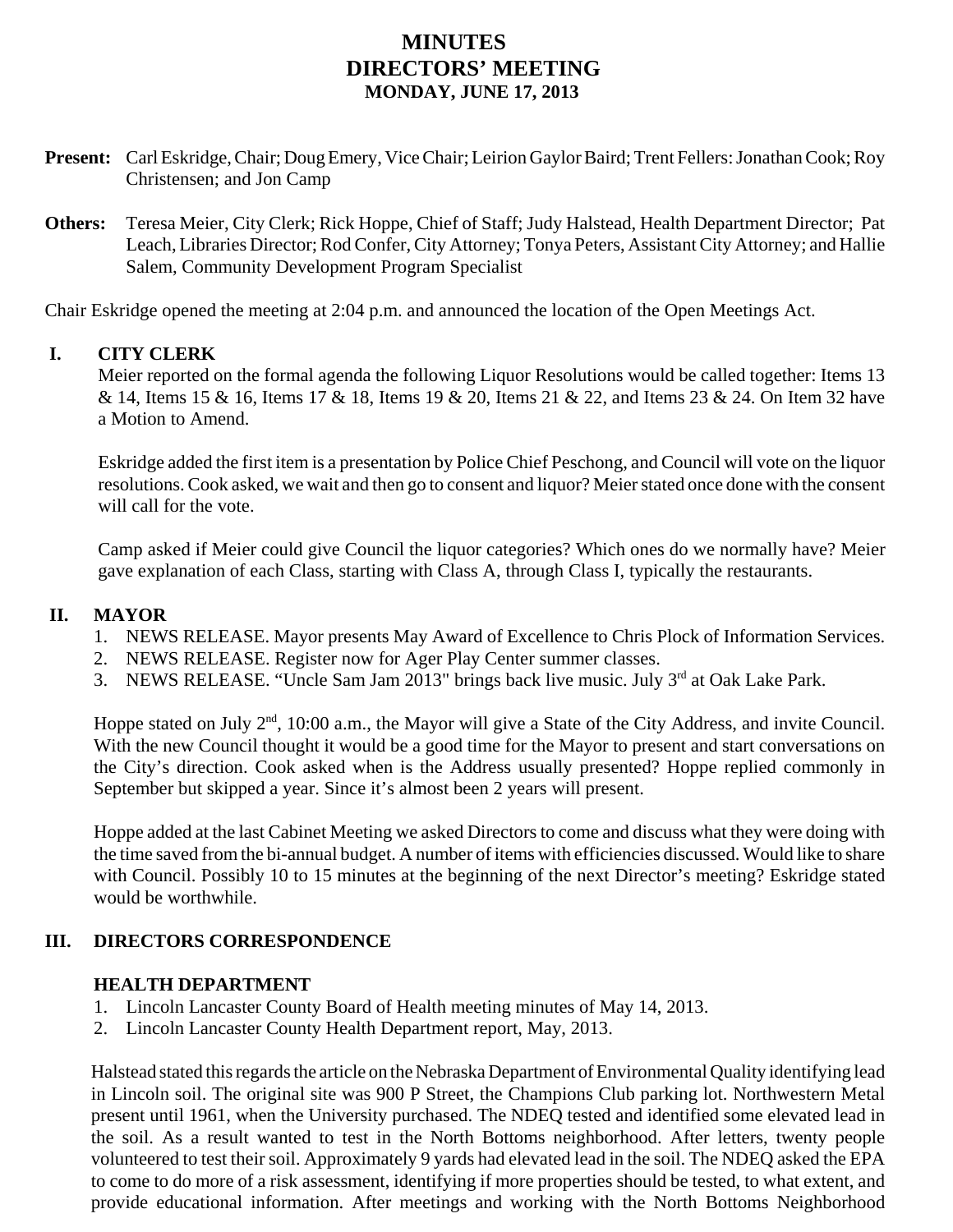Association, we distributed information, and NDEQ mailed out test results to property owners/tenants. The Health Department mailed a fact sheet to the complete Neighborhood Association. The next steps include neighborhood meetings, answering questions. The NDEQ will attend tomorrow's meeting, as well as the Nebraska Department of Health and Human Services.

Health's role is connecting folks with children under 7, to health care if they don't have a doctor, or have difficulty getting into the doctor to lead test their child. Next, the EPA will provide assessment. The University is a partner at the meetings as they own the property. Approximately 6 months for the EPA to do further site assessment and make recommendations.

Camp asked if the 9 positive results were in a particular vicinity? Halstead replied they looked at the first 4 blocks north, and 6 blocks east to west, then put into 3 different zones. Within the 20 properties have tried to test equally. The further north the less contamination. Tested was the front, side, and back yards along the drip zones. Many homes are early 1900's, with lead paint a potential issue. Also leaded gasoline was there. Stating 1 cause for lead in the soil probably can't be accomplished, but more of a combination.

# **LINCOLN LIBRARIES**

1. Letter from Pat Leach, Library Director, regarding vacancy which will exist as of August 31, 2013.

Leach stated after submitting a letter to Council regarding a Library Board appointment, have Martha Ellen Florence, who is completing a short Library Board term, at the end of August. Allowed that a person completing a short term may serve a 7 year term. Florence is willing and interested. This has previously been handled 2 ways and asking if there a preference? Before we could name the person to a 7 year term, or accept applications for Library Board appointments, understanding if a current Board Member is interested in serving. Want is Council preference?

Camp asked how many Board Members? Leach replied, 7 Library Board Members, serving a term of 7 years each. If there are no early resignations, once a year a member leaves and a new person starts in September. Camp asked if others were interested? Leach answered typically with an opening receive between 10 and 15 applications.

Cook thought if someone serves a short term they have experience, know the system, library functions, and to lose them would be unfortunate. Believe it's positive to appoint for a full term. Camp asked how many years has Florence served with the reply being two.

Eskridge stated Leach works with the Board, making sure the person is qualified. Leach commented the Board has expressed approval of her serving a full term, if Council wishes. Agreement.

# **PLANNING COMMISSION**

- 1. Action by the Planning Commission, June 12, 2013.
- 2. Planning Commission Final Action, June 12, 2013.

# **PLANNING DEPARTMENT**

1. Administrative Amendment No. 13029 approved by the Planning Director on June 6, 2013.

#### **IV. COUNCIL MEMBERS**

Cook stated on the Entertainment District amendments, heard a suggestion regarding wrist bands. Would like the status of the amendments. Peters stated following Monday's meeting the applicant met with the Urban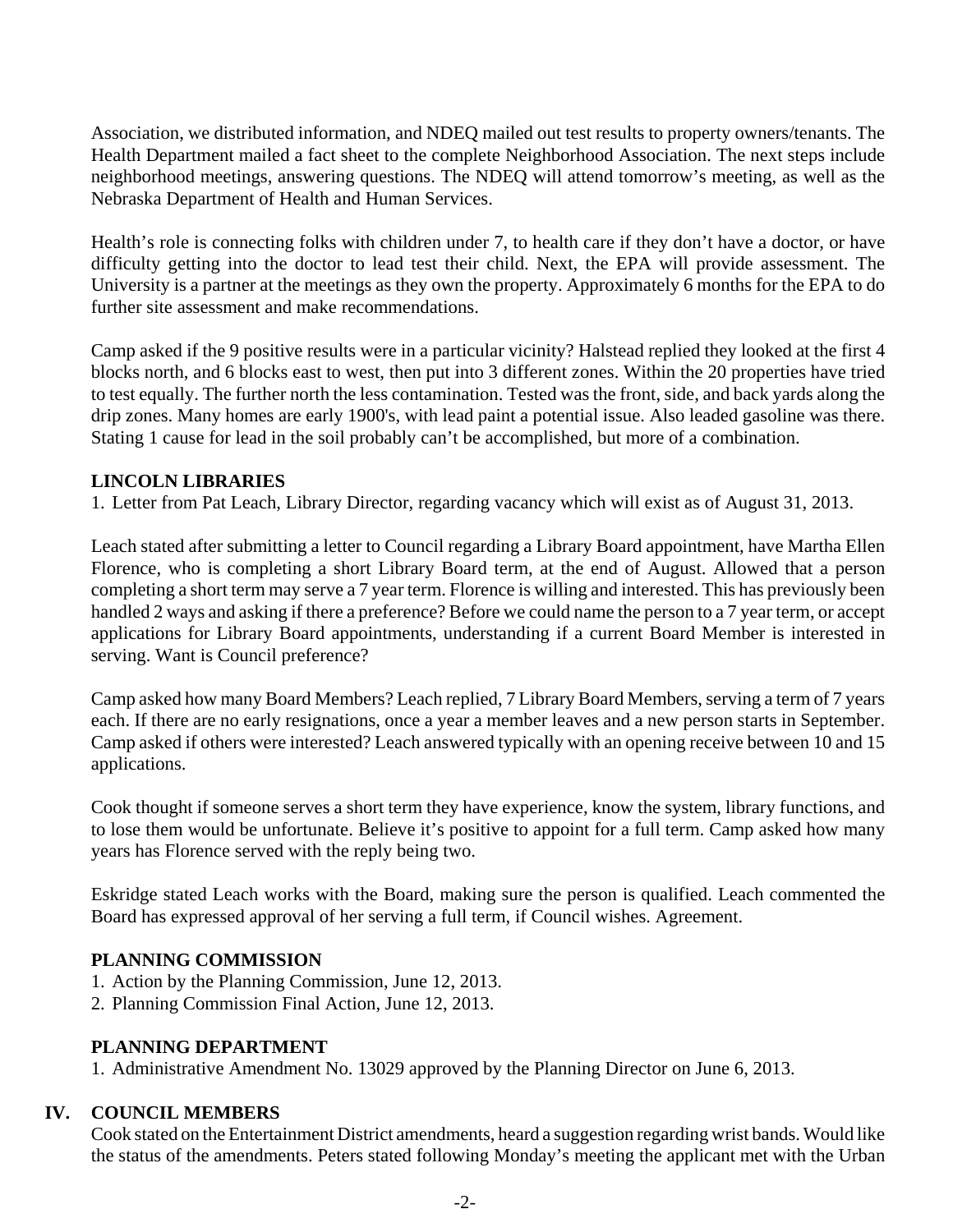Design Team, and (map distributed) these are the proposed new boundaries. Essentially moved the  $7<sup>th</sup>$  Street property line into the north curb line on Q Street. Someone indicated this will go to O Street, not the case. Emery asked if the boundaries change is a recommendation of Urban Design?

Salem stated the Urban Design Committee is charged with the area, and have reviewed the proposal. Not reviewed was the exact boundaries, and the main point of a meeting discussion. They had concerns of boundaries going into  $7<sup>th</sup>$ , with the Urban Design Committee recommending drawing the boundary at 1 foot off the building on  $7<sup>th</sup>$  Street, or just at the property line. Leaving in R Street, moving off the alley down 1 property line. Then on Q Street didn't want this to bleed over into the park, which it wouldn't, but concerned about Iron Horse Park, suggesting it go to the property line. There were issues with the boundaries and where fencing would happen. Then reached a compromise of taking to the southern curb. Agreed with the boundary being raised north to curb line south of the property line.

Gaylor Baird asked for explanation on the rational for their proposed changes? Salem replied they had concerns with not wanting to close  $7<sup>th</sup>$  Street unnecessarily. In a sense looked at approximate uses for public space. When street scape projects are designed there is the question of space being used appropriately. Outdoor sidewalk cafes, etc., for use in the public private area.

Emery added it might make sense for something permanent there. Does it make sense for boundaries? Confer stated, this is not an agenda, think this should be discussed at the public meeting. But today Peters needs to know what kind of an amendment is wanted. She has 3 different options. Cook agreed, but wanted to know the status of the amendments. What are we getting? Don't want to be surprised today. Have amendments 2 and 4, don't know where 3 and 5 might be.

Peters stated assuming the boundaries, approved by the Urban Design Committee, are acceptable to Council, the amendments distributed reflect new proposed boundaries. Amendment 2 also has the wrist band conversation on requiring adults to be banded along with banded minors, when attendance gets to a certain number. The benefit of having both is that there is no switching bands. Or less likely. If someone doesn't have a wrist band then there's problems, an extra step.

Peters then stated amendment 3 is basically the new boundaries without any wrist bands. Cook stated amendment 4 has boundaries and no wrist bands. Camp commented 3 has boundaries and no wrist bands. Peters said 2 is boundaries and wrist bands, 3 is boundaries only. Four is boundaries plus the option of requiring the applicant to bring back operating procedures on how they will eliminate underage drinking. Has a timeline, back within 6 months. It's having them bring it back before they begin, or give them time to work out kinks, create a policy, then come back. An option instead of wrist bands. Amendment 4 is boundaries and policies. Camp asked, policies to reduce teenage drinking? Peters commented, underage drinking. Can broaden to alcohol control or other options. Camp asked if there is a number 5? Peters responded not yet.

Christensen asked if Council was voting on the amendments today? Peters replied, if you chose. Underlined differences between the steps of 2, which she thinks is better than the original amendment. Any changes made are in comparison to the  $2<sup>nd</sup>$  amendment, on today's agenda. Cook stated number 1 is the current substitute, inadequate? Peters stated she didn't say inadequate, but the one she would want Council to use and then decide if you like any of the others better.

Cook added these are substitutes. Peters said because this is a resolution, not an ordinance, don't see line items, substitute paragraphs, but a whole document. Tried to underline differences, in order to look at and know what's been changed. Cook stated he doesn't understand where No. 1 stands, and on the agenda. It changed boundaries, with clarification of the boundaries. Peters stated it has larger boundaries and clarifies. The original on the agenda, but personally don't like. Would recommend substitute 1. Cook added it's the original legislation you don't like, but first substitute No.1. Substitutes 2, 3, and 4 all contain Urban Design